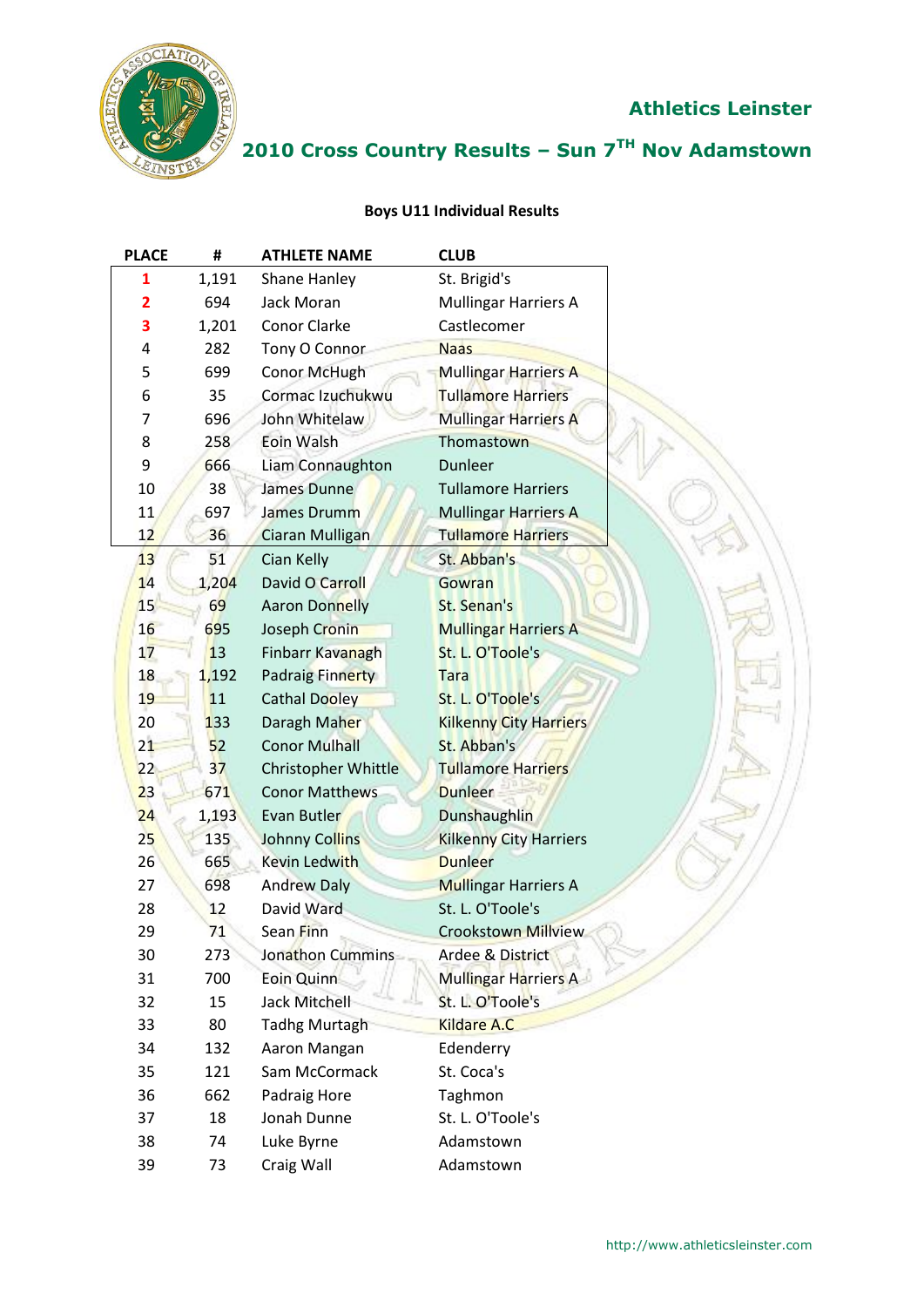

## **2010 Cross Country Results – Sun 7TH Nov Adamstown**

| 40 | 670   | Mark Byrne                  | Dunleer                         |
|----|-------|-----------------------------|---------------------------------|
| 41 | 110   | Jake Reidy                  | St. Coca's                      |
| 42 | 1,237 | Jonathan Lynam              | <b>Mullingar Harriers</b>       |
| 43 | 65    | Lee Tracey                  | St. Senan's                     |
| 44 | 283   | <b>Eoin Conneff</b>         | Naas                            |
| 45 | 257   | Colm Whelan                 | Thomastown                      |
| 46 | 798   | Eunan Lagan                 | <b>Mullingar Harriers A</b>     |
| 47 | 286   | Diarmuid Killgallon         | <b>Naas</b>                     |
| 48 | 807   | Jack O Donoghue             | Na Fianna                       |
| 49 | 663   | <b>Adam Sinnott</b>         | <b>Taghmon</b>                  |
| 50 | 272   | Danny O'Brien               | <b>Ardee &amp; District</b>     |
| 51 | 651   | Liam Lupton Smith           | Greystones & District           |
| 52 | 284   | <b>Jack Cleary</b>          | <b>Naas</b>                     |
| 53 | 285   | Padraig Woods               | <b>Naas</b>                     |
| 54 | 661   | Joseph Hanlon               | Taghmon                         |
| 55 | 609   | Joey McGowan                | <b>Bohermeen</b>                |
| 56 | 40    | Mark Milner                 | <b>Tullamore Harriers</b>       |
| 57 | 137   | Evan Clarke                 | <b>Kilkenny City Harriers</b>   |
| 58 | 1,238 | Liam Moran                  | <b>Mullingar Harriers</b>       |
| 59 | 53    | <b>Tom Buggy</b>            | St. Abban's                     |
| 60 | 43    | <b>Oisin Cullen</b>         | <b>Roundwood &amp; District</b> |
| 61 | 607   | Ciaran Morgan               | <b>Bohermeen</b>                |
| 62 | 147   | <b>Ciaran Connolly</b>      | Le Cheile                       |
| 63 | 1,235 | <b>Charlie Drumm</b>        | <b>Mullingar Harriers</b>       |
| 64 | 608   | <b>Cian McBride</b>         | <b>Bohermeen</b>                |
| 65 | 1,262 | Eoin Doyle                  | <b>Sliabh Bhuide Rovers</b>     |
| 66 | 63    | Thomas Sheridan             | St. Senan's                     |
| 67 | 47    | Dan Lawlor                  | Roundwood & District            |
| 68 | 808   | <b>Justin Harris</b>        | Na Fianna                       |
| 69 | 291   | <b>William James Bolger</b> | Caim                            |
| 70 | 271   | Thomas E. Quinn             | Ardee & District                |
| 71 | 636   | Darragh McDonald            | St. Joseph's                    |
| 72 | 287   | Joe O'Sullivan              | <b>Naas</b>                     |
| 73 | 14    | <b>Dylan Molloy</b>         | St. L. O'Toole's                |
| 74 | 1,314 | Eoin Mulhall                | St. Coca's                      |
| 75 | 261   | Joseph Conlon               | Thomastown                      |
| 76 | 1,266 | Cormac Lomax                | Bagenalstown                    |
| 77 | 72    | Padraig Wickham             | Adamstown                       |
| 78 | 262   | Jack Cahill                 | Thomastown                      |
| 79 | 1,112 | Alex Kelly                  | Sliabh Bhuide Rovers            |
| 80 | 276   | Conor McMahon               | Ardee & District                |
| 81 | 68    | Ben Rochford                | St. Senan's                     |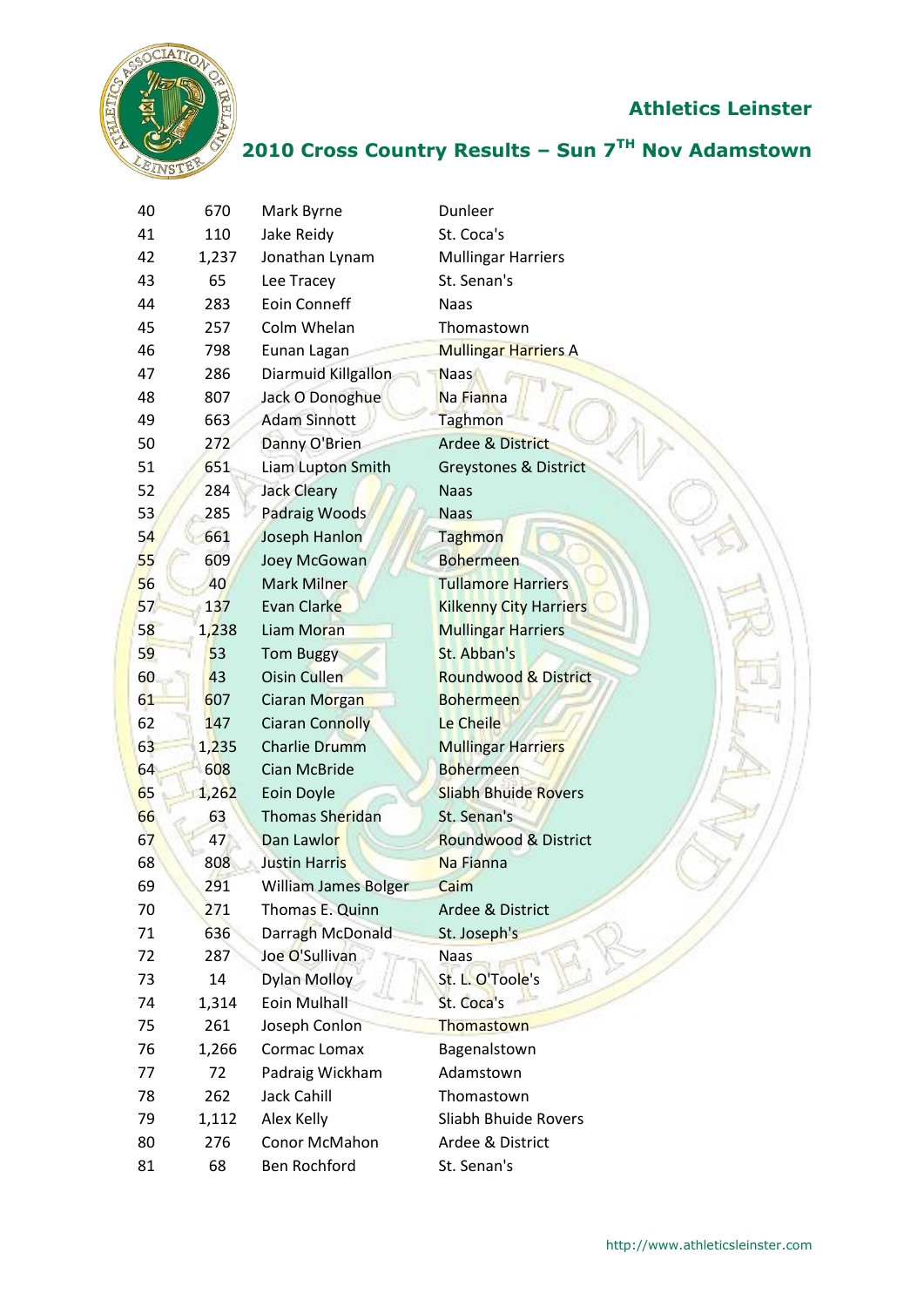

## **2010 Cross Country Results – Sun 7TH Nov Adamstown**

| 82  | 58    | Brendan O' Connell        | Eire Og                         |
|-----|-------|---------------------------|---------------------------------|
| 83  | 809   | Christopher Clarke        | Na Fianna                       |
| 84  | 108   | <b>Eddie Allen</b>        | Emo/Rath                        |
| 85  | 260   | Jack Barcoe               | Thomastown                      |
| 86  | 669   | Ronan Sands               | Dunleer                         |
| 87  | 123   | Seamus Milner             | St. Coca's                      |
| 88  | 64    | Dylan Coady               | St. Senan's                     |
| 89  | 1,202 | <b>James Buggy</b>        | Castlecomer                     |
| 90  | 44    | <b>Robert Savage</b>      | Roundwood & District            |
| 91  | 795   | <b>Kevin Conneely</b>     | St. Senan's                     |
| 92  | 606   | Cian Egenton              | <b>Bohermeen</b>                |
| 93  | 1,290 | A.N Other                 |                                 |
| 94  | 1,111 | Stephen Greene            | Sliabh Bhuide Rovers            |
| 95  | 49    | <b>Jack Lawlor</b>        | Roundwood & District            |
| 96  | 1,113 | Luke Byrne                | <b>Sliabh Bhuide Rovers</b>     |
| 97  | 263   | Ned Kirwan                | Thomastown                      |
| 98  | 102   | Sean McLoughlin           | <b>Enniscorthy</b>              |
| 99  | 300   | <b>Conor O Farrell</b>    | <b>North Laois</b>              |
| 100 | 138   | Sean Burke                | <b>Kilkenny City Harriers</b>   |
| 101 | 45    | <b>Tony Mooney</b>        | <b>Roundwood &amp; District</b> |
| 102 | 50    | Eli Graham                | <b>Roundwood &amp; District</b> |
| 103 | 107   | <b>Brian Ryan</b>         | Emo/Rath                        |
| 104 | 104   | Eoin Keenn                | Emo/Rath                        |
| 105 | 638   | Paul McGlynn              | Glenmore                        |
| 106 | 106   | Donal Herthington         | Emo/Rath                        |
| 107 | 16    | <b>Brian McGrath</b>      | St. L. O'Toole's                |
| 108 | 67    | Martin Moloney            | St. Senan's                     |
| 109 | 46    | Ciaran Gilpin             | <b>Roundwood &amp; District</b> |
| 110 | 136   | Rory McGabhann            | <b>Kilkenny City Harriers</b>   |
| 111 | 61    | <b>Brian Cunningham</b>   | <b>Eire Og</b>                  |
| 112 | 48    | <b>Christopher Murphy</b> | Roundwood & District            |
| 113 | 76    | Brian O' Gorman           | Adamstown                       |
| 114 | 56    | <b>Gerard Kelly</b>       | St. Abban's                     |
|     |       |                           |                                 |

#### **Boys U11 Club Results**

| TPLACE | <b>CLUB</b>                 |    | <b>PLACE ATHLETE NAME</b> |
|--------|-----------------------------|----|---------------------------|
|        | <b>Mullingar Harriers A</b> |    | Jack Moran                |
|        | <b>Mullingar Harriers A</b> | 5  | Conor McHugh              |
|        | <b>Mullingar Harriers A</b> |    | John Whitelaw             |
| 25     | <b>Mullingar Harriers A</b> | 11 | James Drumm               |
|        | <b>Tullamore Harriers</b>   | 6  | Cormac Izuchukwu          |
|        | <b>Tullamore Harriers</b>   | 10 | James Dunne               |
|        |                             |    |                           |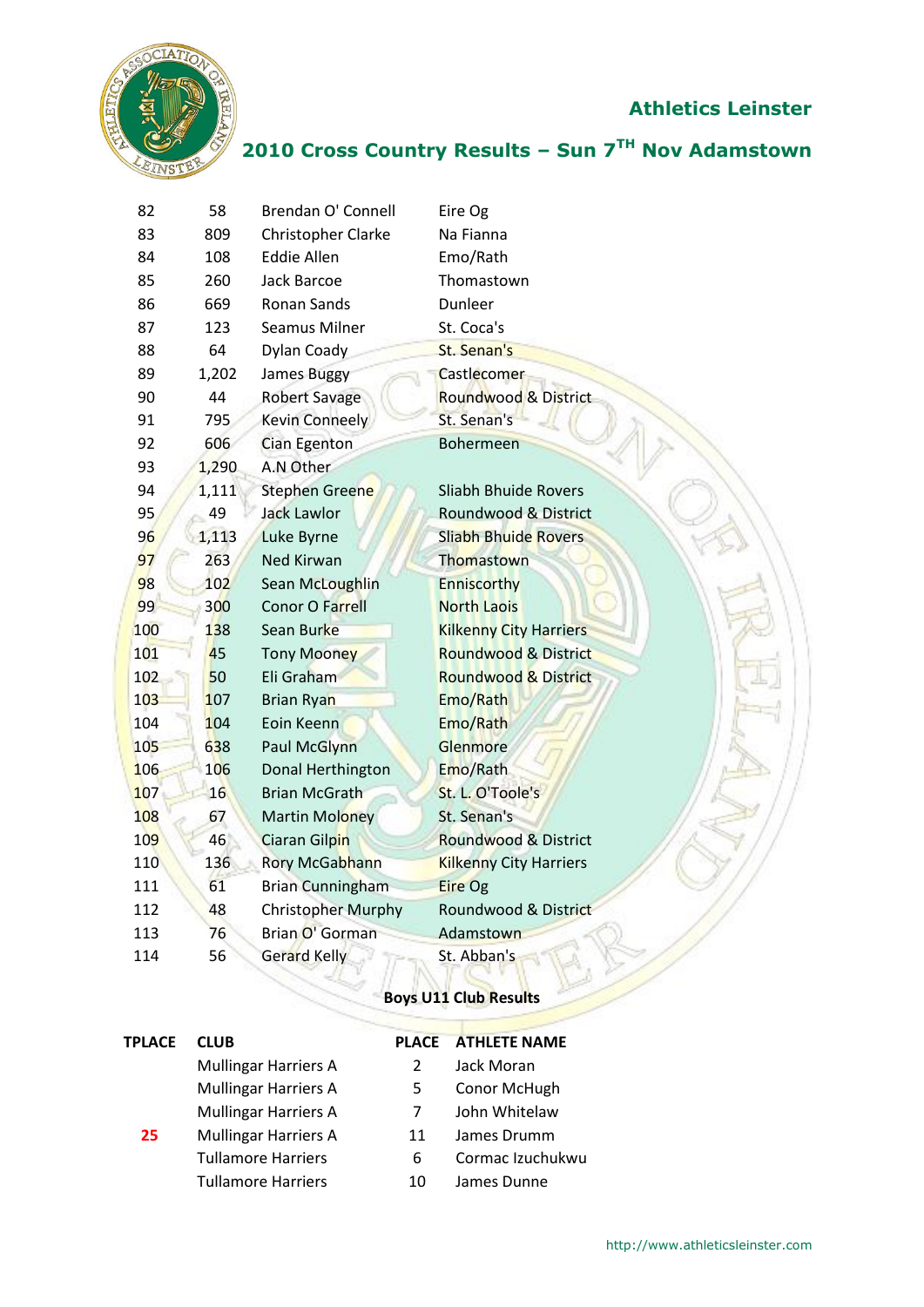

## **2010 Cross Country Results – Sun 7TH Nov Adamstown**

|     | <b>Tullamore Harriers</b>     | 12             | Ciaran Mulligan         |
|-----|-------------------------------|----------------|-------------------------|
| 50  | <b>Tullamore Harriers</b>     | 22             | Christopher Whittle     |
|     | St. L. O'Toole's              | 17             | Finbarr Kavanagh        |
|     | St. L. O'Toole's              | 19             | <b>Cathal Dooley</b>    |
|     | St. L. O'Toole's              | 28             | David Ward              |
| 96  | St. L. O'Toole's              | 32             | <b>Jack Mitchell</b>    |
|     | Dunleer                       | $\overline{9}$ | <b>Liam Connaughton</b> |
|     | Dunleer                       | 23             | <b>Conor Matthews</b>   |
|     | <b>Dunleer</b>                | 26             | <b>Kevin Ledwith</b>    |
| 98  | Dunleer                       | 40             | <b>Mark Byrne</b>       |
|     | <b>Naas</b>                   | $\overline{4}$ | <b>Tony O Connor</b>    |
|     | <b>Naas</b>                   | 44             | Eoin Conneff            |
|     | <b>Naas</b>                   | 47             | Diarmuid Killgallon     |
| 147 | <b>Naas</b>                   | 52             | <b>Jack Cleary</b>      |
|     | <b>Kilkenny City Harriers</b> | 20             | Daragh Maher            |
|     | <b>Kilkenny City Harriers</b> | 25             | <b>Johnny Collins</b>   |
|     | Kilkenny City Harriers        | 57             | <b>Evan Clarke</b>      |
| 202 | Kilkenny City Harriers        | 100            | <b>Sean Burke</b>       |
|     | St. Senan's                   | 15             | <b>Aaron Donnelly</b>   |
|     | St. Senan's                   | 43             | <b>Lee Tracey</b>       |
|     | St. Senan's                   | 66             | <b>Thomas Sheridan</b>  |
| 205 | St. Senan's                   | 81             | <b>Ben Rochford</b>     |
|     | Thomastown                    | 8              | <b>Eoin Walsh</b>       |
|     | Thomastown                    | 45             | <b>Colm Whelan</b>      |
|     | Thomastown                    | 75             | Joseph Conlon           |
| 206 | Thomastown                    | 78             | <b>Jack Cahill</b>      |
|     | St. Abban's                   | 13             | <b>Cian Kelly</b>       |
|     | St. Abban's                   | 21             | <b>Conor Mulhall</b>    |
|     | St. Abban's                   | 59             | <b>Tom Buggy</b>        |
| 207 | St. Abban's                   | 114            | <b>Gerard Kelly</b>     |
|     | <b>Ardee &amp; District</b>   | 30             | <b>Jonathon Cummins</b> |
|     | Ardee & District              | 50             | Danny O'Brien           |
|     | Ardee & District              | 70             | Thomas E. Quinn         |
| 230 | Ardee & District              | 80             | <b>Conor McMahon</b>    |
|     | St. Coca's                    | 35             | Sam McCormack           |
|     | St. Coca's                    | 41             | <b>Jake Reidy</b>       |
|     | St. Coca's                    | 74             | Eoin Mulhall            |
| 237 | St. Coca's                    | 87             | Seamus Milner           |
|     | Adamstown                     | 38             | Luke Byrne              |
|     | Adamstown                     | 39             | Craig Wall              |
|     | Adamstown                     | 77             | Padraig Wickham         |
| 267 | Adamstown                     | 113            | Brian O' Gorman         |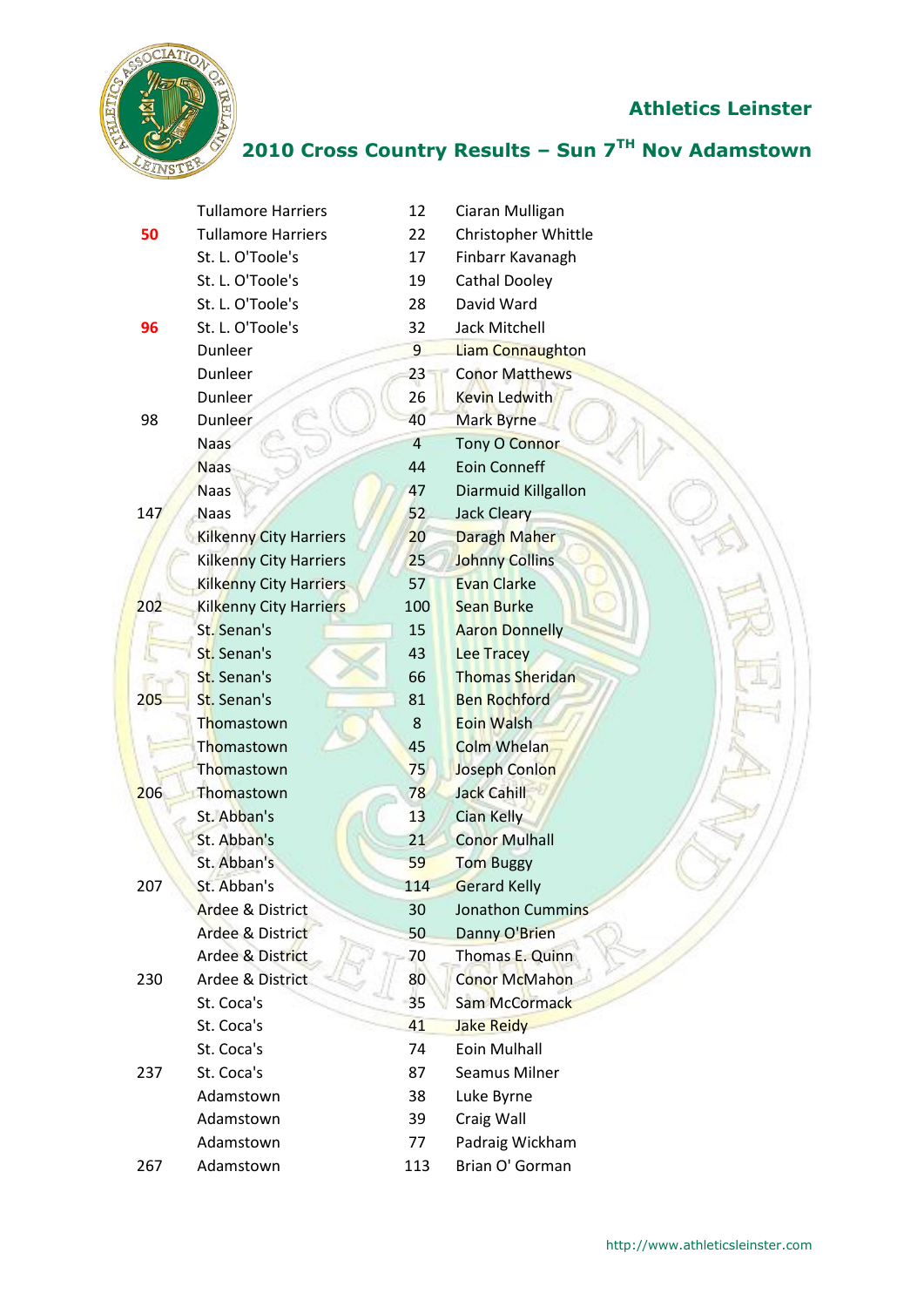$\geq$ 



## **2010 Cross Country Results – Sun 7TH Nov Adamstown**

|     | Bohermeen            | 55 | Joey McGowan                   |
|-----|----------------------|----|--------------------------------|
|     | Bohermeen            | 61 | Ciaran Morgan                  |
|     | Bohermeen            | 64 | Cian McBride                   |
| 272 | Bohermeen            | 92 | Cian Egenton                   |
|     | Roundwood & District | 60 | Oisin Cullen                   |
|     | Roundwood & District | 67 | Dan Lawlor                     |
|     | Roundwood & District | 90 | <b>Robert Savage</b>           |
| 312 | Roundwood & District | 95 | Jack Lawlor                    |
|     | Sliabh Bhuide Rovers | 65 | <b>Eoin Doyle</b>              |
|     | Sliabh Bhuide Rovers | 79 | <b>Alex Kelly</b>              |
|     | Sliabh Bhuide Rovers | 94 | <b>Stephen Greene</b>          |
| 334 | Sliabh Bhuide Rovers | 96 | Luke Byrne                     |
|     |                      |    | <b>Boys U11 County Results</b> |

# **Boys U11 County Results**

|     | <b>T PLACE COUNTY</b> | <b>CLUB</b>                   | <b>PLACE</b>   | <b>ATHLETE NAME</b>        |
|-----|-----------------------|-------------------------------|----------------|----------------------------|
|     | Westmeath             | <b>Mullingar Harriers A</b>   | $\overline{2}$ | <b>Jack Moran</b>          |
|     | Westmeath             | <b>Mullingar Harriers A</b>   | 5              | <b>Conor McHugh</b>        |
|     | Westmeath             | Mullingar Harriers A          | $\overline{7}$ | John Whitelaw              |
|     | Westmeath             | <b>Mullingar Harriers A</b>   | 11             | <b>James Drumm</b>         |
|     | Westmeath             | Mullingar Harriers A          | 16             | <b>Joseph Cronin</b>       |
| 68  | Westmeath             | Mullingar Harriers A          | 27             | <b>Andrew Daly</b>         |
|     | Kilkenny              | Castlecomer                   | $\overline{3}$ | <b>Conor Clarke</b>        |
|     | Kilkenny              | Thomastown                    | 8              | <b>Eoin Walsh</b>          |
|     | Kilkenny              | Gowran                        | 14             | David O Carroll            |
|     | Kilkenny              | St. Senan's                   | 15             | <b>Aaron Donnelly</b>      |
|     | <b>Kilkenny</b>       | <b>Kilkenny City Harriers</b> | 20             | Daragh Maher               |
| 103 | Kilkenny              | St. Senan's                   | 43             | Lee Tracey                 |
|     | Offaly                | <b>Tullamore Harriers</b>     | 6              | Cormac Izuchukwu           |
|     | <b>Offaly</b>         | <b>Tullamore Harriers</b>     | 10             | James Dunne                |
|     | Offaly                | <b>Tullamore Harriers</b>     | 12             | Ciaran Mulligan            |
|     | <b>Offaly</b>         | <b>Tullamore Harriers</b>     | 22             | <b>Christopher Whittle</b> |
|     | Offaly                | Edenderry                     | 34             | Aaron Mangan               |
| 140 | Offaly                | <b>Tullamore Harriers</b>     | 56             | <b>Mark Milner</b>         |
|     | Louth                 | Dunleer                       | 9              | Liam Connaughton           |
|     | Louth                 | Dunleer                       | 23             | <b>Conor Matthews</b>      |
|     | Louth                 | Dunleer                       | 26             | Kevin Ledwith              |
|     | Louth                 | Ardee & District              | 30             | <b>Jonathon Cummins</b>    |
|     | Louth                 | <b>Dunleer</b>                | 40             | Mark Byrne                 |
| 178 | Louth                 | Ardee & District              | 50             | Danny O'Brien              |
|     | Kildare               | <b>Naas</b>                   | 4              | Tony O Connor              |
|     | Kildare               | <b>Crookstown Millview</b>    | 29             | Sean Finn                  |
|     | Kildare               | Kildare A.C                   | 33             | <b>Tadhg Murtagh</b>       |
|     |                       |                               |                |                            |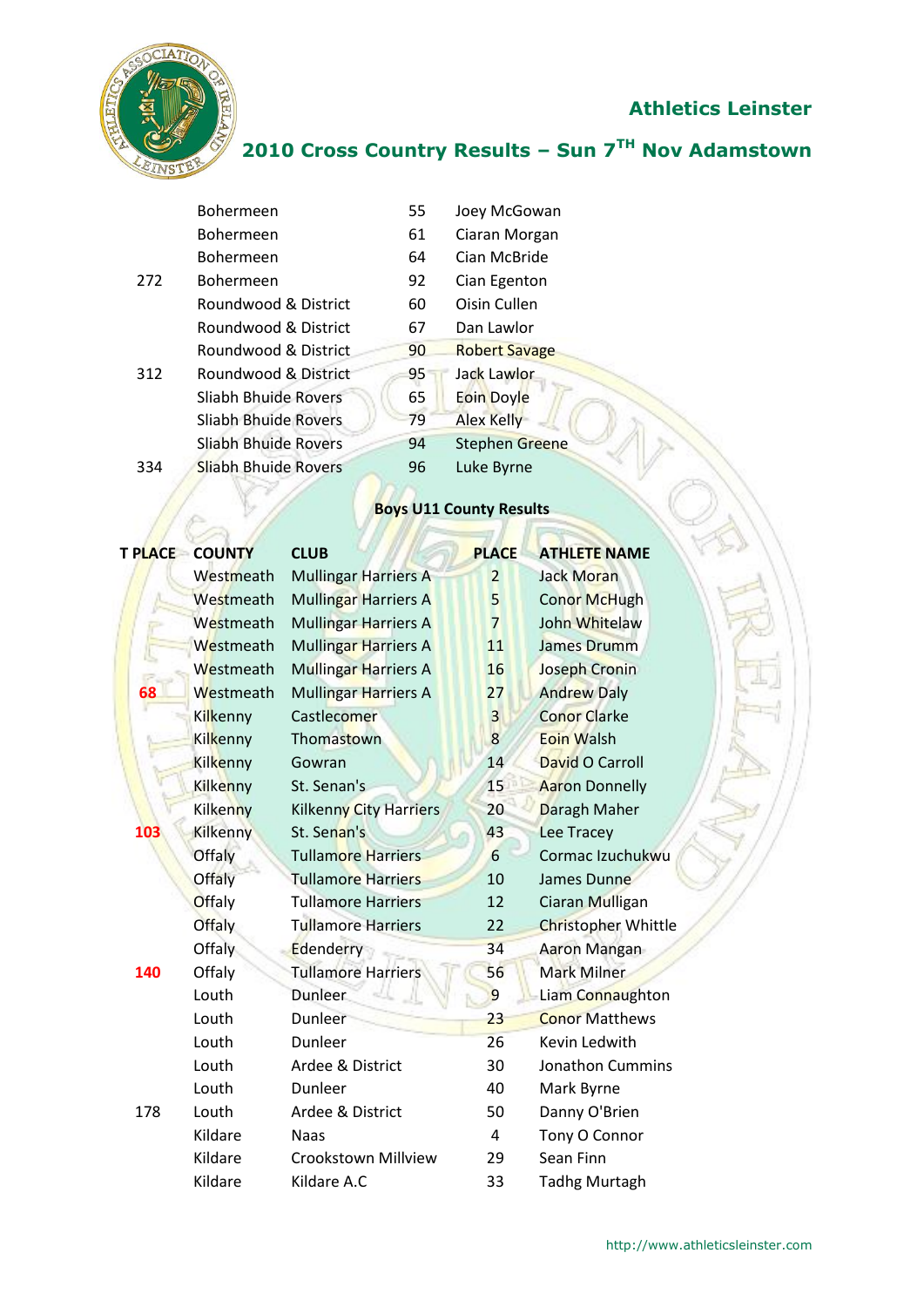j



**2010 Cross Country Results – Sun 7TH Nov Adamstown**

|     | Kildare        | St. Coca's            | 35              | Sam McCormack           |
|-----|----------------|-----------------------|-----------------|-------------------------|
|     | Kildare        | St. Coca's            | 41              | Jake Reidy              |
| 186 | Kildare        | <b>Naas</b>           | 44              | <b>Eoin Conneff</b>     |
|     | Carlow         | St. L. O'Toole's      | 17              | Finbarr Kavanagh        |
|     | Carlow         | St. L. O'Toole's      | 19              | Cathal Dooley           |
|     | Carlow         | St. L. O'Toole's      | 28              | David Ward              |
|     | Carlow         | St. L. O'Toole's      | 32              | <b>Jack Mitchell</b>    |
|     | Carlow         | St. L. O'Toole's      | 37 <sub>1</sub> | Jonah Dunne             |
| 206 | Carlow         | St. L. O'Toole's      | 73              | Dylan Molloy            |
|     | Meath          | St. Brigid's          | $\overline{1}$  | Shane Hanley            |
|     | Meath          | Tara                  | 18              | <b>Padraig Finnerty</b> |
|     | <b>Meath</b>   | Dunshaughlin          | 24              | Evan Butler             |
|     | Meath          | Na Fianna             | 48              | Jack O Donoghue         |
|     | Meath          | <b>Bohermeen</b>      | 55              | Joey McGowan            |
| 207 | Meath          | <b>Bohermeen</b>      | 61              | <b>Ciaran Morgan</b>    |
|     | Wexford        | Taghmon               | 36              | Padraig Hore            |
|     | Wexford        | Adamstown             | 38              | Luke Byrne              |
|     | Wexford        | Adamstown             | 39              | <b>Craig Wall</b>       |
|     | Wexford        | Taghmon               | 49              | <b>Adam Sinnott</b>     |
|     | Wexford        | Taghmon               | 54              | Joseph Hanlon           |
| 281 | Wexford        | Sliabh Bhuide Rovers  | 65              | <b>Eoin Doyle</b>       |
|     | Wicklow        | Greystones & District | 51              | Liam Lupton Smith       |
|     | <b>Wicklow</b> | Roundwood & District  | 60              | <b>Oisin Cullen</b>     |
|     | <b>Wicklow</b> | Roundwood & District  | 67              | Dan Lawlor              |
|     | Wicklow        | Roundwood & District  | 90              | <b>Robert Savage</b>    |
|     | <b>Wicklow</b> | Roundwood & District  | 95              | <b>Jack Lawlor</b>      |
| 464 | Wicklow        | Roundwood & District  | 101             | <b>Tony Mooney</b>      |
|     |                |                       |                 |                         |

**RETAIL**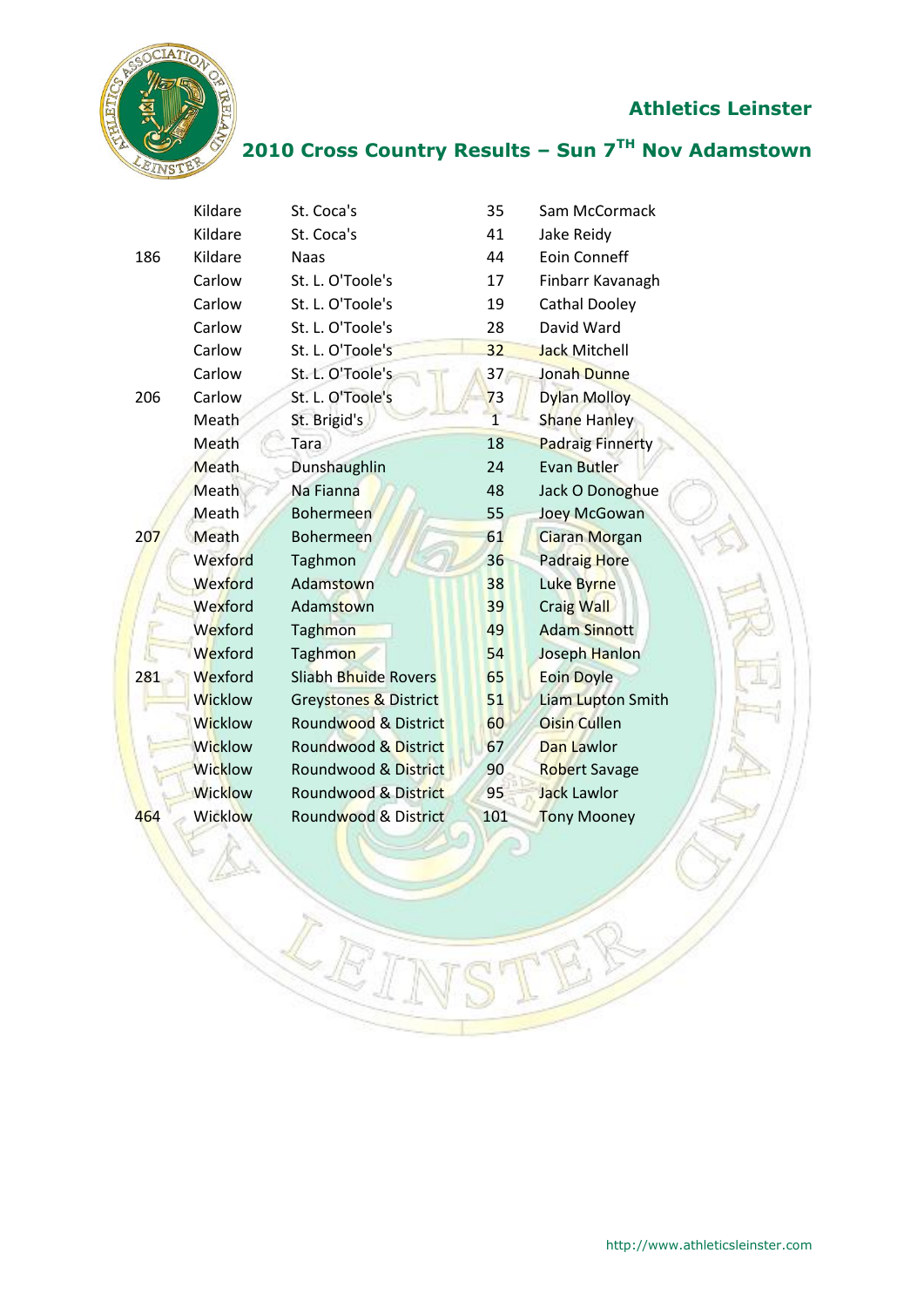

## **2010 Cross Country Results – Sun 7TH Nov Adamstown**

#### **Boys U13 Individual Results**

| <b>PLACE</b> | #     | <b>ATHLETE NAME</b>   | <b>CLUB</b>                      |
|--------------|-------|-----------------------|----------------------------------|
| 1            | 882   | <b>Cormac Dalton</b>  | <b>Mullingar Harriers A</b>      |
| 2            | 1,160 | Eoin Smyth            | Tara                             |
| 3            | 883   | Patrick Shaw          | <b>Mullingar Harriers A</b>      |
| 4            | 835   | <b>Emmet Hughes</b>   | Glenmore                         |
| 5            | 217   | Luke Fitzpatrick      | <b>Kilkenny City Harriers</b>    |
| 6            | 229   | <b>Finbar Crowley</b> | Emo/Rath                         |
| 7            | 611   | Alan Monahan          | <b>Bohermeen</b>                 |
| 8            | 884   | <b>Michael Moran</b>  | <b>Mullingar Harriers A</b>      |
| 9            | 181   | <b>Eoin Mulligan</b>  | <b>Tullamore Harriers</b>        |
| 10           | 391   | <b>Brendan Leacy</b>  | Ardee & District                 |
| 11           | 400   | <b>Keith Abbott</b>   | <b>Naas</b>                      |
| 12           | 160   | <b>Robert Crowley</b> | St. L. O'Toole's                 |
| 13           | 898   | Conor Leech           | Na Fianna                        |
| 14           | 625   | Aaron McGuigan        | <b>Blackrock Louth</b>           |
| 15           | 827   | David O Connor        | St. Joseph's                     |
| 16           | 900   | Ciaran Leech          | Na Fianna                        |
| 17           | 886   | Declan Brady          | <b>Mullingar Harriers A</b>      |
| 18           | 862   | Luke Morris           | <b>Newbridge</b>                 |
| 19           | 242   | John Fitzsimons       | <b>Kildare A.C</b>               |
| 20           | 1,164 | Ciaran Crowther       | St. Andrew's                     |
| 21           | 216   | John Nolan            | <b>Kilkenny City Harriers</b>    |
| 22           | 506   | Oisin O' Cuill        | St. Coca's                       |
| 23           | 149   | <b>Conall Hayes</b>   | Le Cheile                        |
| 24           | 844   | <b>Scott Howard</b>   | Greystones & District            |
| 25           | 1,166 | Philip Marron         | Ratoath Ms.                      |
| 26           | 1,162 | James Finnerty        | Tara                             |
| 27           | 837   | <b>Leonard Grey</b>   | Glenmore                         |
| 28           | 1,206 | Jonathan Crowley      | St. Senan's                      |
| 29           | 869   | Jack Boylan           | <b>Dunleer</b>                   |
| 30           | 612   | Kevin McGrath         | <b>Bohermeen</b>                 |
| 31           | 161   | <b>Adrian Lee</b>     | St. L. O'Toole's                 |
| 32           | 889   | Joseph Moran          | <b>Mullingar Harriers A</b>      |
| 33           | 847   | Jamie Fallon          | <b>Greystones &amp; District</b> |
| 34           | 845   | Luke Donoghue         | <b>Greystones &amp; District</b> |
| 35           | 885   | <b>Kevin Giles</b>    | <b>Mullingar Harriers A</b>      |
| 36           | 901   | Mark Daly             | Na Fianna                        |
| 37           | 240   | Colin Lawlor          | Celbridge                        |
| 38           | 863   | Jack Fitzgerald       | Newbridge                        |
| 39           | 505   | Shane McCormack       | St. Coca's                       |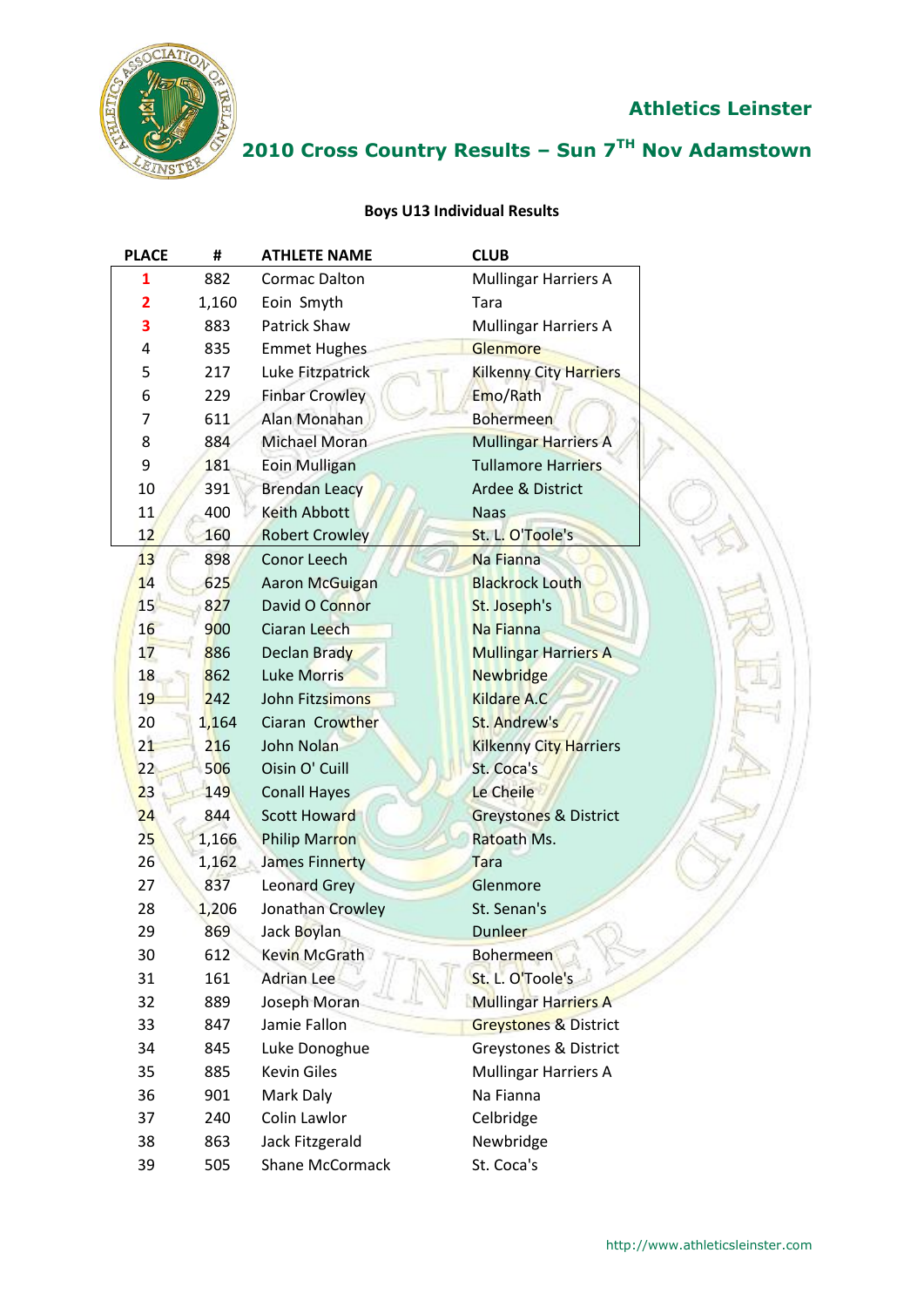

## **2010 Cross Country Results – Sun 7TH Nov Adamstown**

| 40 | 1,165 | Alex Huner              | Ratoath Ms.                      |
|----|-------|-------------------------|----------------------------------|
| 41 | 1,163 | <b>Niall Durkin</b>     | Trim                             |
| 42 | 507   | Ciaran Smyth            | St. Coca's                       |
| 43 | 902   | Leon Clarke             | Na Fianna                        |
| 44 | 389   | Shane De Coursey        | Ardee & District                 |
| 45 | 838   | James O Reilly          | Glenmore                         |
| 46 | 475   | Domhnall O' Farrell     | <b>North Laois</b>               |
| 47 | 399   | Finn McLysaght          | <b>Naas</b>                      |
| 48 | 1,277 | Liam Murphy             | Bagenalstown                     |
| 49 | 162   | <b>Niall Harvey</b>     | St. L. O'Toole's                 |
| 50 | 218   | <b>Eric Mahon</b>       | <b>Kilkenny City Harriers</b>    |
| 51 | 503   | Eoin Reidy              | St. Coca's                       |
| 52 | 1,240 | Eoghan Gallagher        | <b>Mullingar Harriers</b>        |
| 53 | 836   | Michael Carron          | Glenmore                         |
| 54 | 899   | Paul Gill               | Na Fianna                        |
| 55 | 231   | Liam Stafford           | Adamstown                        |
| 56 | 163   | <b>Eamonn Murphy</b>    | St. L. O'Toole's                 |
| 57 | 215   | <b>Jack Manning</b>     | <b>Kilkenny City Harriers</b>    |
| 58 | 220   | John Dillion            | <b>Kilkenny City Harriers</b>    |
| 59 | 232   | J.P Furlong             | Adamstown                        |
| 60 | 246   | Michael Kinsella        | Enniscorthy                      |
| 61 | 182   | Gerard Godley           | <b>Tullamore Harriers</b>        |
| 62 | 222   | Donal Whelan            | <b>Kilkenny City Harriers</b>    |
| 63 | 849   | Cian Baldwin            | <b>Greystones &amp; District</b> |
| 64 | 1,105 | John Hogan              | <b>Sliabh Bhuide Rovers</b>      |
| 65 | 241   | Ciaran O' Connor        | Celbridge                        |
| 66 | 622   | <b>Stephen Diggin</b>   | Kilcoole                         |
| 67 | 887   | Jonah Kelly             | <b>Mullingar Harriers A</b>      |
| 68 | 839   | Martin Joe McCarrragher | Glenmore                         |
| 69 | 1,243 | <b>Adam Loughrey</b>    | <b>Mullingar Harriers</b>        |
| 70 | 165   | Killian Browne          | St. L. O'Toole's                 |
| 71 | 243   | Matthew Doyle           | <b>Kildare A.C</b>               |
| 72 | 183   | Darius Adamonius        | <b>Tullamore Harriers</b>        |
| 73 | 1,109 | Danny Doyle             | <b>Sliabh Bhuide Rovers</b>      |
| 74 | 148   | Patrick Flanagan        | Le Cheile                        |
| 75 | 828   | Richie Gill             | St. Joseph's                     |
| 76 | 150   | Liam Murphy             | Le Cheile                        |
| 77 | 1,065 | Mark Glynn              | Newbridge                        |
| 78 | 480   | <b>Fergal Scully</b>    | North Laois                      |
| 79 | 1,241 | Niall Brady             | <b>Mullingar Harriers</b>        |
| 80 | 1,066 | Tom Cole                | Newbridge                        |
| 81 | 221   | A.N. Other              | <b>Kilkenny City Harriers</b>    |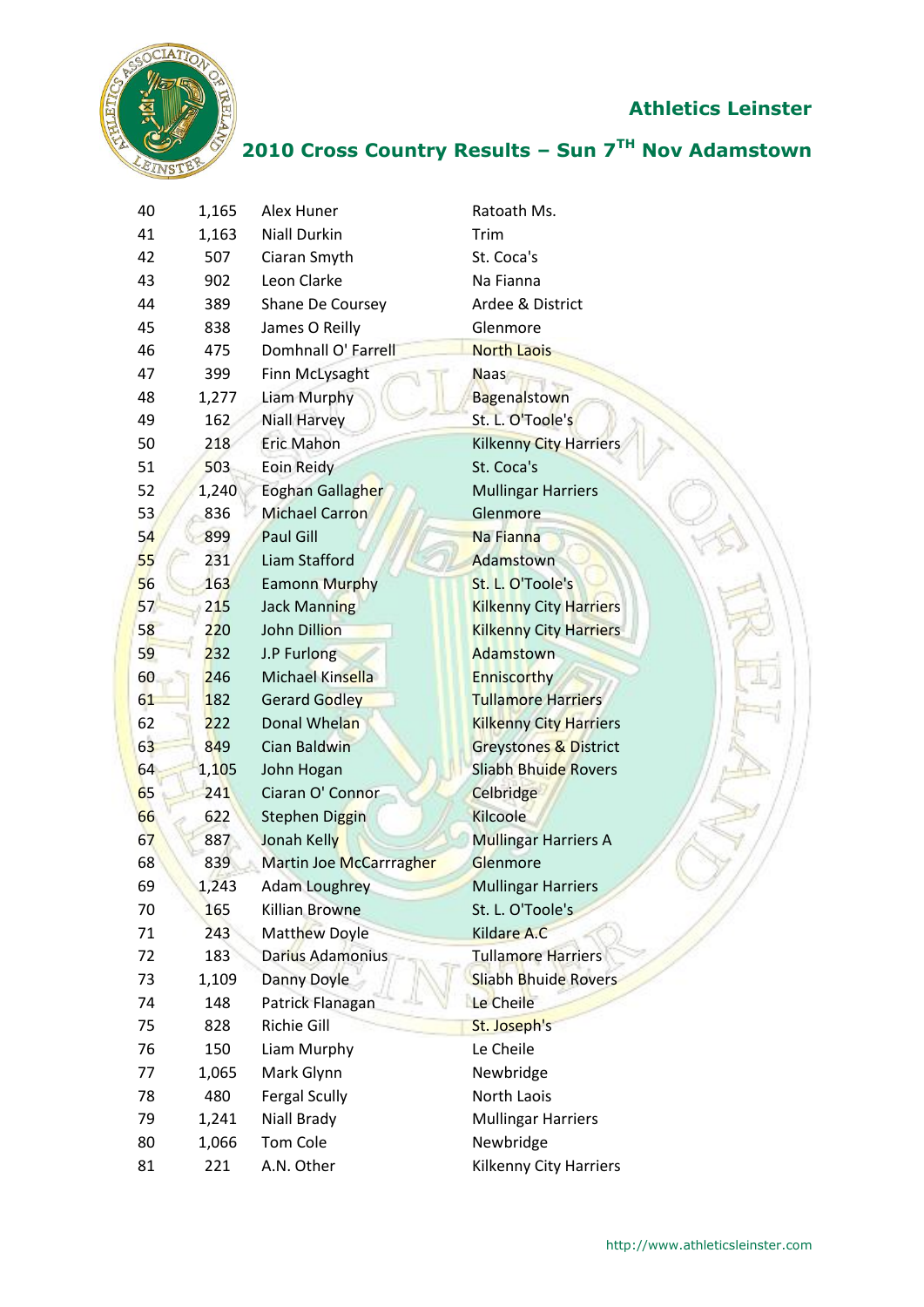

## **2010 Cross Country Results – Sun 7TH Nov Adamstown**

| 82  | 509   | <b>Brian McLoughlin</b>   | St. Coca's                       |
|-----|-------|---------------------------|----------------------------------|
| 83  | 184   | <b>Conor Butler</b>       | <b>Tullamore Harriers</b>        |
| 84  | 866   | Dion Whelan Moor          | Newbridge                        |
| 85  | 228   | Robert Bell King          | <b>Inbhear Dee</b>               |
| 86  | 1,208 | Donal Brophy              | Thomastown                       |
| 87  | 223   | Sam Queally               | Ballyskenach                     |
| 88  | 840   | <b>Henry Malone</b>       | Glenmore                         |
| 89  | 830   | <b>Richard Hennessy</b>   | St. Joseph's                     |
| 90  | 233   | <b>Jack Power</b>         | Adamstown                        |
| 91  | 610   | Zak McGowan               | <b>Bohermeen</b>                 |
| 92  | 230   | Liam Crowley              | Emo/Rath                         |
| 93  | 846   | <b>Conor Dempsey</b>      | <b>Greystones &amp; District</b> |
| 94  | 212   | Criostoir Reville         | Kilmore                          |
| 95  | 209   | Sam Boxwell               | Kilmore                          |
| 96  | 210   | <b>Fionn Roche</b>        | <b>Kilmore</b>                   |
| 97  | 1,107 | Jamie Doyle               | <b>Sliabh Bhuide Rovers</b>      |
| 98  | 833   | Peter Lawlor              | St. Joseph's                     |
| 99  | 234   | <b>Ryan Carthy Walshe</b> | Adamstown                        |
| 100 | 190   | Cathal O'hAodha           | <b>Roundwood &amp; District</b>  |
| 101 | 235   | Conor O' Gorman           | Adamstown                        |
| 102 | 236   | Joe Mooney                | Adamstown                        |
| 103 | 1,110 | <b>Stewart Byrne</b>      | <b>Sliabh Bhuide Rovers</b>      |
| 104 | 166   | Kevin Murphy              | St. L. O'Toole's                 |
| 105 | 193   | <b>Jack Millar</b>        | Roundwood & District             |
| 106 | 211   | <b>Padraic Reville</b>    | Kilmore                          |
| 107 | 213   | Michael O'Connell         | Eire Og                          |
| 108 | 292   | <b>Bill Milne</b>         | Caim                             |
|     |       |                           |                                  |

# **Boys U13 Club Results**

| <b>T PLACE</b> | <b>CLUB</b>                 | <b>ATHLETE NAME</b>   | <b>PLACE</b> |
|----------------|-----------------------------|-----------------------|--------------|
|                | <b>Mullingar Harriers A</b> | <b>Cormac Dalton</b>  | 1            |
|                | <b>Mullingar Harriers A</b> | <b>Patrick Shaw</b>   |              |
|                | <b>Mullingar Harriers A</b> | <b>Michael Moran</b>  | 8            |
| 29             | <b>Mullingar Harriers A</b> | <b>Declan Brady</b>   | 17           |
|                | Na Fianna                   | Conor Leech           | 13           |
|                | Na Fianna                   | Ciaran Leech          | 16           |
|                | Na Fianna                   | Mark Daly             | 36           |
| 108            | Na Fianna                   | Leon Clarke           | 43           |
|                | Glenmore                    | <b>Emmet Hughes</b>   | 4            |
|                | Glenmore                    | Leonard Grey          | 27           |
|                | Glenmore                    | James O Reilly        | 45           |
| 129            | Glenmore                    | <b>Michael Carron</b> | 53           |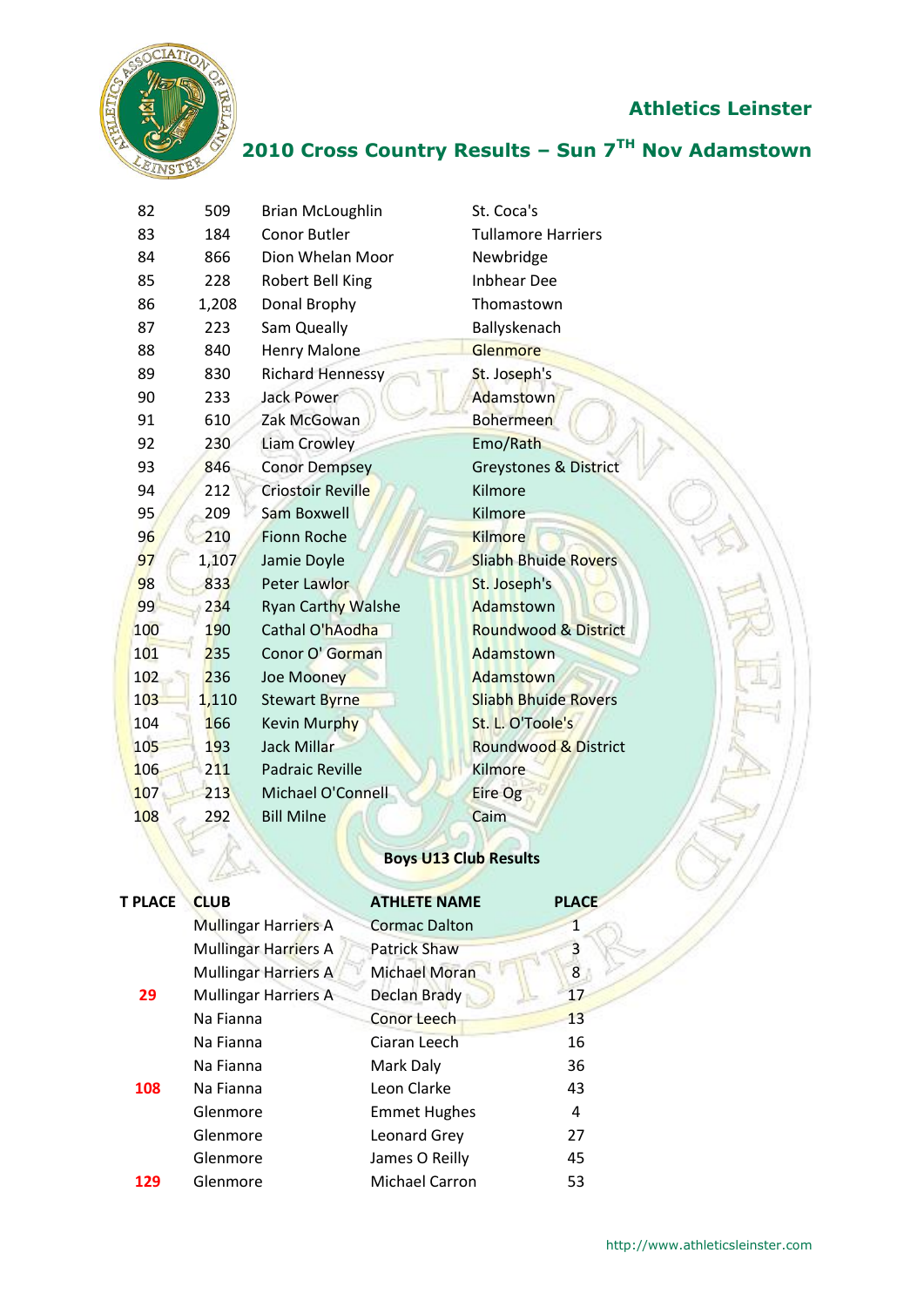

## **2010 Cross Country Results – Sun 7TH Nov Adamstown**

|     | <b>Kilkenny City Harriers</b>    | Luke Fitzpatrick          | 5              |
|-----|----------------------------------|---------------------------|----------------|
|     | <b>Kilkenny City Harriers</b>    | John Nolan                | 21             |
|     | Kilkenny City Harriers           | Eric Mahon                | 50             |
| 133 | Kilkenny City Harriers           | <b>Jack Manning</b>       | 57             |
|     | St. L. O'Toole's                 | <b>Robert Crowley</b>     | 12             |
|     | St. L. O'Toole's                 | <b>Adrian Lee</b>         | 31             |
|     | St. L. O'Toole's                 | <b>Niall Harvey</b>       | 49             |
| 148 | St. L. O'Toole's                 | Eamonn Murphy             | 56             |
|     | Greystones & District            | <b>Scott Howard</b>       | 24             |
|     | <b>Greystones &amp; District</b> | <b>Jamie Fallon</b>       | 33             |
|     | <b>Greystones &amp; District</b> | Luke Donoghue             | 34             |
| 154 | <b>Greystones &amp; District</b> | Cian Baldwin              | 63             |
|     | St. Coca's                       | Oisin O' Cuill            | 22             |
|     | St. Coca's                       | <b>Shane McCormack</b>    | 39             |
|     | St. Coca's                       | Ciaran Smyth              | 42             |
| 154 | St. Coca's                       | Eoin Reidy                | 51             |
|     | Newbridge                        | <b>Luke Morris</b>        | 18             |
|     | Newbridge                        | Jack Fitzgerald           | 38             |
|     | Newbridge                        | Mark Glynn                | 77             |
| 213 | Newbridge                        | <b>Tom Cole</b>           | 80             |
|     | Tullamore Harriers               | Eoin Mulligan             | $\overline{9}$ |
|     | <b>Tullamore Harriers</b>        | <b>Gerard Godley</b>      | 61             |
|     | <b>Tullamore Harriers</b>        | <b>Darius Adamonius</b>   | 72             |
| 225 | <b>Tullamore Harriers</b>        | <b>Conor Butler</b>       | 83             |
|     | St. Joseph's                     | David O Connor            | 15             |
|     | St. Joseph's                     | <b>Richie Gill</b>        | 75             |
|     | St. Joseph's                     | <b>Richard Hennessy</b>   | 89             |
| 277 | St. Joseph's                     | <b>Peter Lawlor</b>       | 98             |
|     | Adamstown                        | Liam Stafford             | 55             |
|     | Adamstown                        | J.P Furlong               | 59             |
|     | Adamstown                        | <b>Jack Power</b>         | 90             |
| 303 | Adamstown                        | <b>Ryan Carthy Walshe</b> | 99             |
|     | <b>Sliabh Bhuide Rovers</b>      | John Hogan                | 64             |
|     | <b>Sliabh Bhuide Rovers</b>      | Danny Doyle               | 73             |
|     | Sliabh Bhuide Rovers             | Jamie Doyle               | 97             |
| 337 | Sliabh Bhuide Rovers             | <b>Stewart Byrne</b>      | 103            |
|     | Kilmore                          | Criostoir Reville         | 94             |
|     | Kilmore                          | Sam Boxwell               | 95             |
|     | Kilmore                          | Fionn Roche               | 96             |
| 391 | Kilmore                          | Padraic Reville           | 106            |
|     |                                  |                           |                |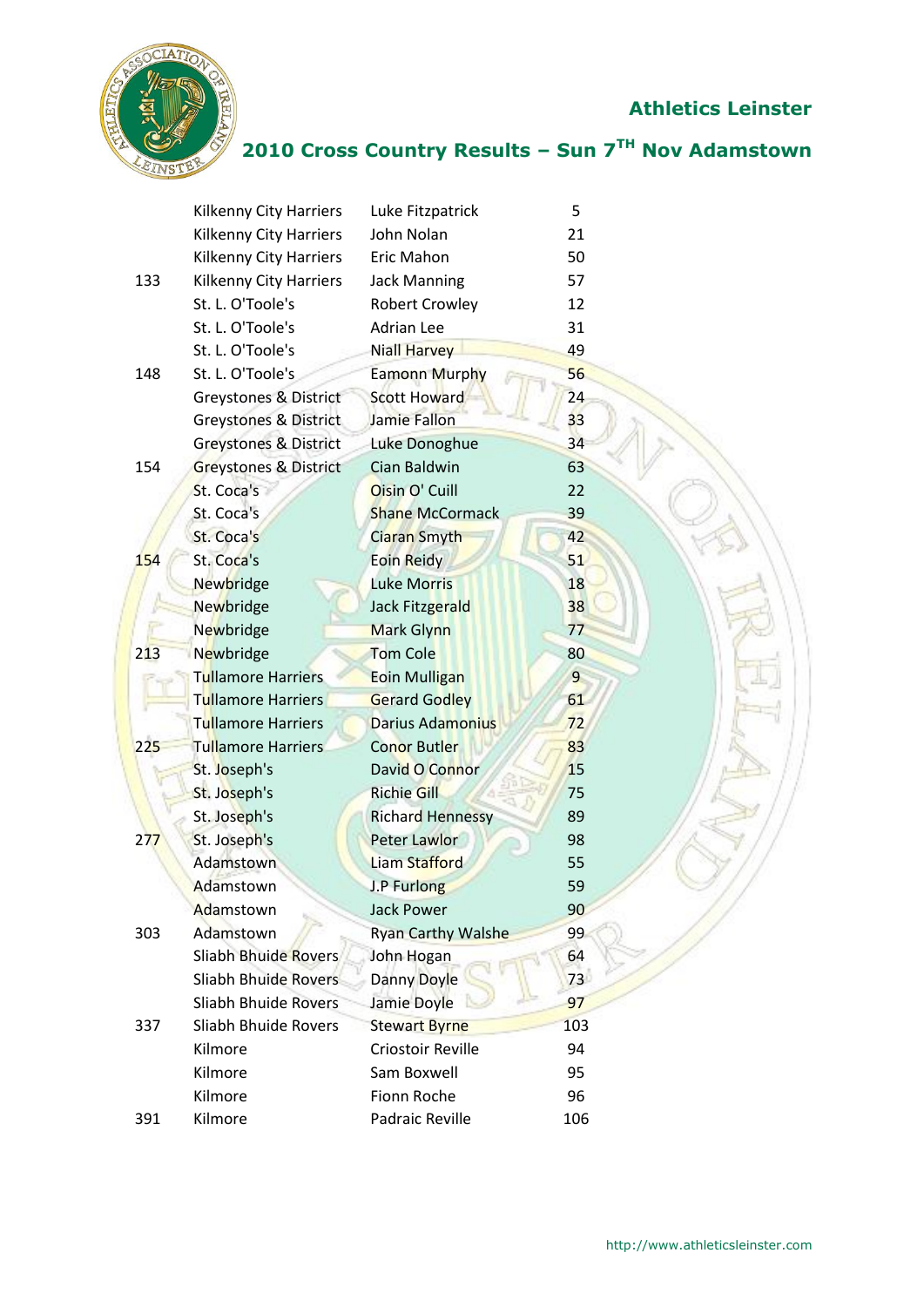

## **2010 Cross Country Results – Sun 7TH Nov Adamstown**

#### **Boys U13 County Results**

| <b>T PLACE</b> | <b>COUNTY</b>   | <b>CLUB</b>                   | <b>PLACE</b>   | <b>ATHLETE NAME</b>     |
|----------------|-----------------|-------------------------------|----------------|-------------------------|
|                | Meath           | Tara                          | $\overline{2}$ | Eoin Smyth              |
|                | Meath           | Bohermeen                     | $\overline{7}$ | Alan Monahan            |
|                | Meath           | Na Fianna                     | 13             | Conor Leech             |
|                | Meath           | Na Fianna                     | 16             | <b>Ciaran Leech</b>     |
|                | Meath           | St. Andrew's                  | 20             | Ciaran Crowther         |
| 83             | Meath           | Ratoath Ms.                   | 25             | <b>Philip Marron</b>    |
|                | Westmeath       | <b>Mullingar Harriers A</b>   |                | <b>Cormac Dalton</b>    |
|                | Westmeath       | <b>Mullingar Harriers A</b>   | $\overline{3}$ | <b>Patrick Shaw</b>     |
|                | Westmeath       | <b>Mullingar Harriers A</b>   | 8              | Michael Moran           |
|                | Westmeath       | Mullingar Harriers A          | 17             | Declan Brady            |
|                | Westmeath       | Mullingar Harriers A          | 32             | Joseph Moran            |
| 96             | Westmeath       | <b>Mullingar Harriers A</b>   | 35             | <b>Kevin Giles</b>      |
|                | Louth           | Glenmore                      | $\overline{4}$ | <b>Emmet Hughes</b>     |
|                | Louth           | Ardee & District              | 10             | <b>Brendan Leacy</b>    |
|                | Louth           | <b>Blackrock Louth</b>        | 14             | Aaron McGuigan          |
|                | Louth           | Glenmore                      | 27             | <b>Leonard Grey</b>     |
|                | Louth           | <b>Dunleer</b>                | 29             | Jack Boylan             |
| 128            | Louth           | <b>Ardee &amp; District</b>   | 44             | <b>Shane De Coursey</b> |
|                | Kildare         | <b>Naas</b>                   | 11             | <b>Keith Abbott</b>     |
|                | Kildare         | Newbridge                     | 18             | <b>Luke Morris</b>      |
|                | Kildare         | Kildare A.C                   | 19             | <b>John Fitzsimons</b>  |
|                | <b>Kildare</b>  | St. Coca's                    | 22             | Oisin O' Cuill          |
|                | <b>Kildare</b>  | Le Cheile                     | 23             | <b>Conall Hayes</b>     |
| 130            | Kildare         | Celbridge                     | 37             | <b>Colin Lawlor</b>     |
|                | <b>Kilkenny</b> | <b>Kilkenny City Harriers</b> | 5              | Luke Fitzpatrick        |
|                | Kilkenny        | St. Joseph's                  | 15             | David O Connor          |
|                | Kilkenny        | <b>Kilkenny City Harriers</b> | 21             | John Nolan              |
|                | Kilkenny        | St. Senan's                   | 28             | Jonathan Crowley        |
|                | Kilkenny        | Kilkenny City Harriers        | 50             | <b>Eric Mahon</b>       |
| 176            | Kilkenny        | <b>Kilkenny City Harriers</b> | 57             | <b>Jack Manning</b>     |
|                | Carlow          | St. L. O'Toole's              | 12             | <b>Robert Crowley</b>   |
|                | Carlow          | St. L. O'Toole's              | 31             | <b>Adrian Lee</b>       |
|                | Carlow          | Bagenalstown                  | 48             | <b>Liam Murphy</b>      |
|                | Carlow          | St. L. O'Toole's              | 49             | Niall Harvey            |
|                | Carlow          | St. L. O'Toole's              | 56             | <b>Eamonn Murphy</b>    |
| 266            | Carlow          | St. L. O'Toole's              | 70             | <b>Killian Browne</b>   |
|                | Wicklow         | Greystones & District         | 24             | <b>Scott Howard</b>     |
|                | Wicklow         | Greystones & District         | 33             | Jamie Fallon            |
|                | Wicklow         | Greystones & District         | 34             | Luke Donoghue           |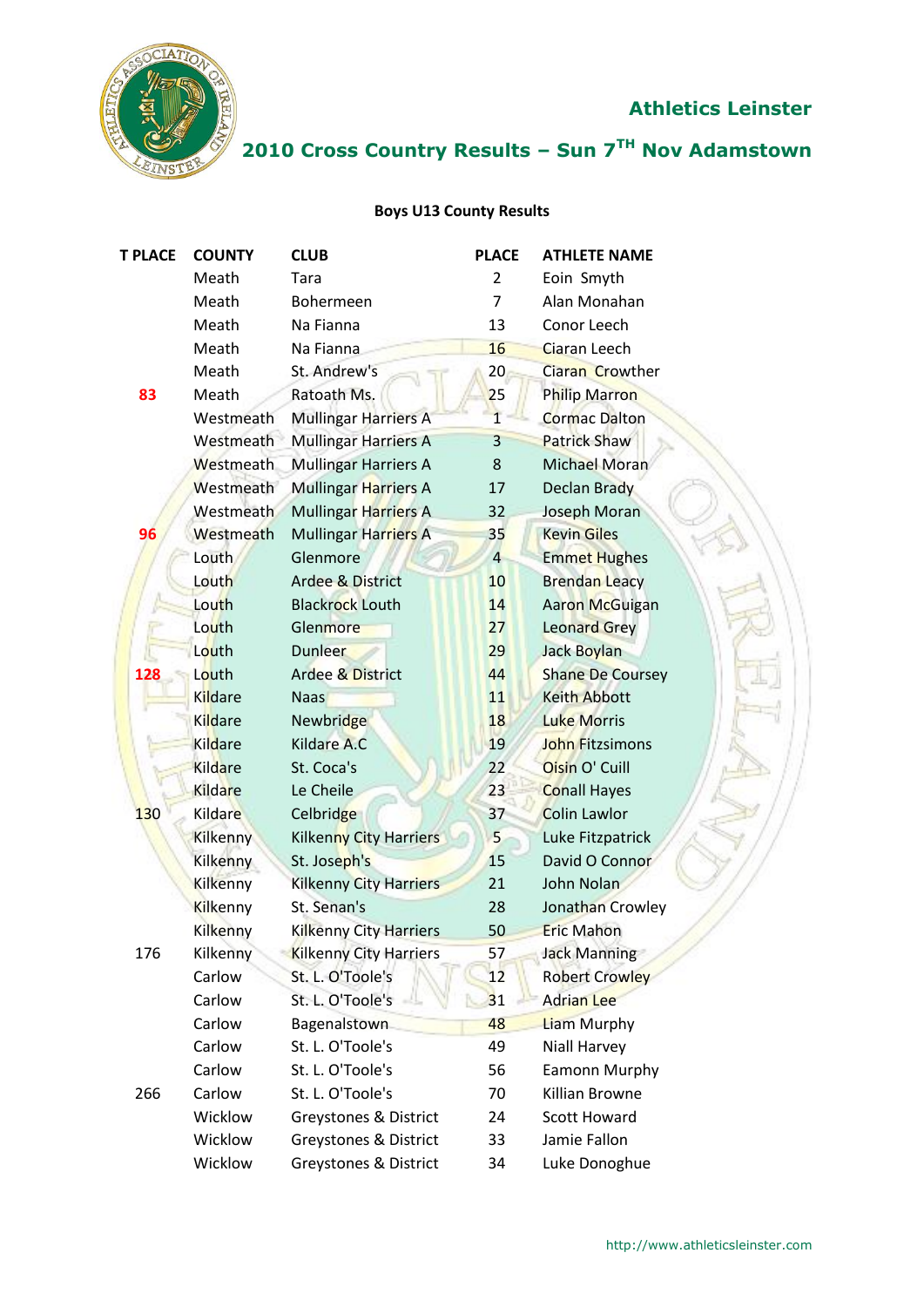

### **2010 Cross Country Results – Sun 7TH Nov Adamstown**

|     | Wicklow | Greystones & District       | 63 | Cian Baldwin       |
|-----|---------|-----------------------------|----|--------------------|
|     | Wicklow | Kilcoole                    | 66 | Stephen Diggin     |
| 305 | Wicklow | <b>Inbhear Dee</b>          | 85 | Robert Bell King   |
|     | Wexford | Adamstown                   | 55 | Liam Stafford      |
|     | Wexford | Adamstown                   | 59 | J.P Furlong        |
|     | Wexford | Enniscorthy                 | 60 | Michael Kinsella   |
|     | Wexford | <b>Sliabh Bhuide Rovers</b> | 64 | John Hogan         |
|     | Wexford | Sliabh Bhuide Rovers        | 73 | <b>Danny Doyle</b> |
| 401 | Wexford | Adamstown                   | 90 | <b>Jack Power</b>  |
|     |         |                             |    |                    |

I J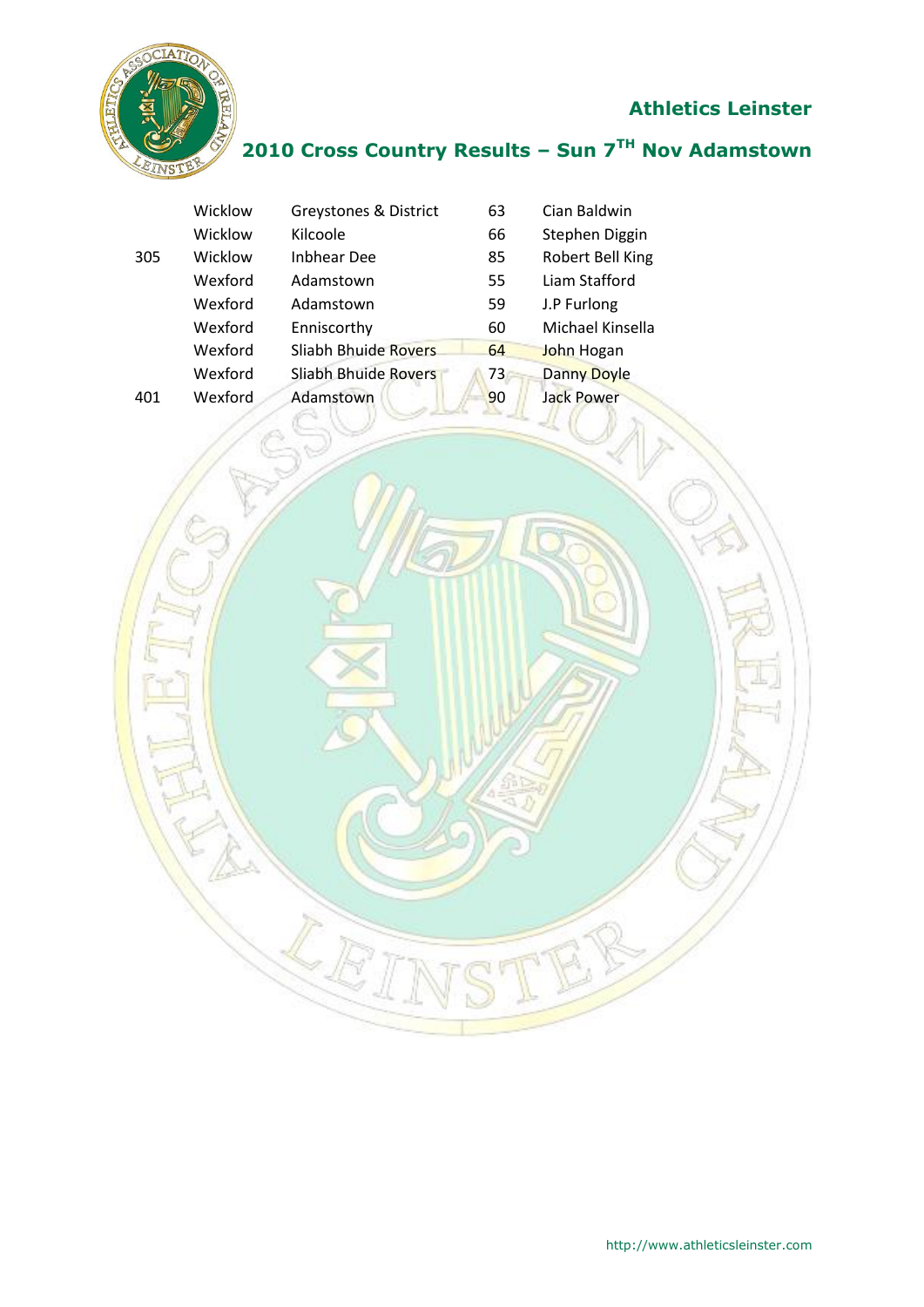

## **2010 Cross Country Results – Sun 7TH Nov Adamstown**

#### **Boys U15 Individual Results**

| <b>PLACE</b>   | #     | <b>ATHLETE NAME</b>     | <b>CLUB</b>               |
|----------------|-------|-------------------------|---------------------------|
| 1              | 1,148 | Andrew Coscoran         | Star of the Sea           |
| $\overline{2}$ | 338   | Hugh Morgan             | St. Senan's               |
| 3              | 617   | <b>Brian McGrath</b>    | Bohermeen                 |
| 4              | 956   | Jack Reid               | <b>Mullingar Harriers</b> |
| 5              | 954   | Padraig Moran           | <b>Mullingar Harriers</b> |
| 6              | 955   | Liam O Reilly           | Mullingar Harriers        |
| 7              | 950   | Aonghus Meehan          | <b>Dunleer</b>            |
| 8              | 371   | James Moore             | St. Abban's               |
| 9              | 1,149 | <b>Gavin Maher</b>      | Dunshaughlin              |
| 10             | 1,216 | <b>Sean Power</b>       | Thomastown                |
| 11             | 957   | <b>Glenn Gaffney</b>    | <b>Mullingar Harriers</b> |
| 12             | 313   | <b>Barry Mooney</b>     | <b>Tullamore Harriers</b> |
| 13             | 958   | Oisin Quinn             | <b>Mullingar Harriers</b> |
| 14             | 359   | <b>Niall Kelly</b>      | Kildare A.C               |
| 15             | 268   | James Tyrell            | Parnell                   |
| 16             | 321   | <b>Cormac Buggy</b>     | <b>Gowran</b>             |
| 17             | 619   | Jack McGowan            | <b>Bohermeen</b>          |
| 18             | 362   | Jack Kyle               | Celbridge                 |
| 19             | 269   | Robin Keogh             | <b>Parnell</b>            |
| 20             | 1,217 | James Power             | Thomastown                |
| 21             | 314   | Chinnie Izuchukwu       | <b>Tullamore Harriers</b> |
| 22             | 327   | Aidan Tuohy             | Kilkenny City Harriers    |
| 23             | 324   | <b>Edward Murphy</b>    | Gowran                    |
| 24             | 322   | Sean O' Neill           | Gowran                    |
| 25             | 301   | Nathan Walsh            | St. L. O'Toole's          |
| 26             | 306   | Conor Heffernan         | St. L. O'Toole's          |
| 27             | 319   | Diarmuid O' Carroll     | <b>Tullamore Harriers</b> |
| 28             | 534   | Sean Flanagan           | Le Cheile                 |
| 29             | 930   | <b>Ruairi MacArtain</b> | Glenmore                  |
| 30             | 921   | Donagh O Connor         | St. Joseph's              |
| 31             | 516   | Daire McConnon          | Ardee & District          |
| 32             | 323   | Evan Foley              | Gowran                    |
| 33             | 959   | <b>Mervyn Harris</b>    | <b>Mullingar Harriers</b> |
| 34             | 315   | Sean Rigney             | <b>Tullamore Harriers</b> |
| 35             | 1,307 | Sean Barden             | Adamstown                 |
| 36             | 616   | <b>Conor Rennicks</b>   | Bohermeen                 |
| 37             | 929   | Cormac Barry            | Glenmore                  |
| 38             | 922   | Ciaran Fenlon           | St. Joseph's              |
| 39             | 270   | Liam Kinsella           | Parnell                   |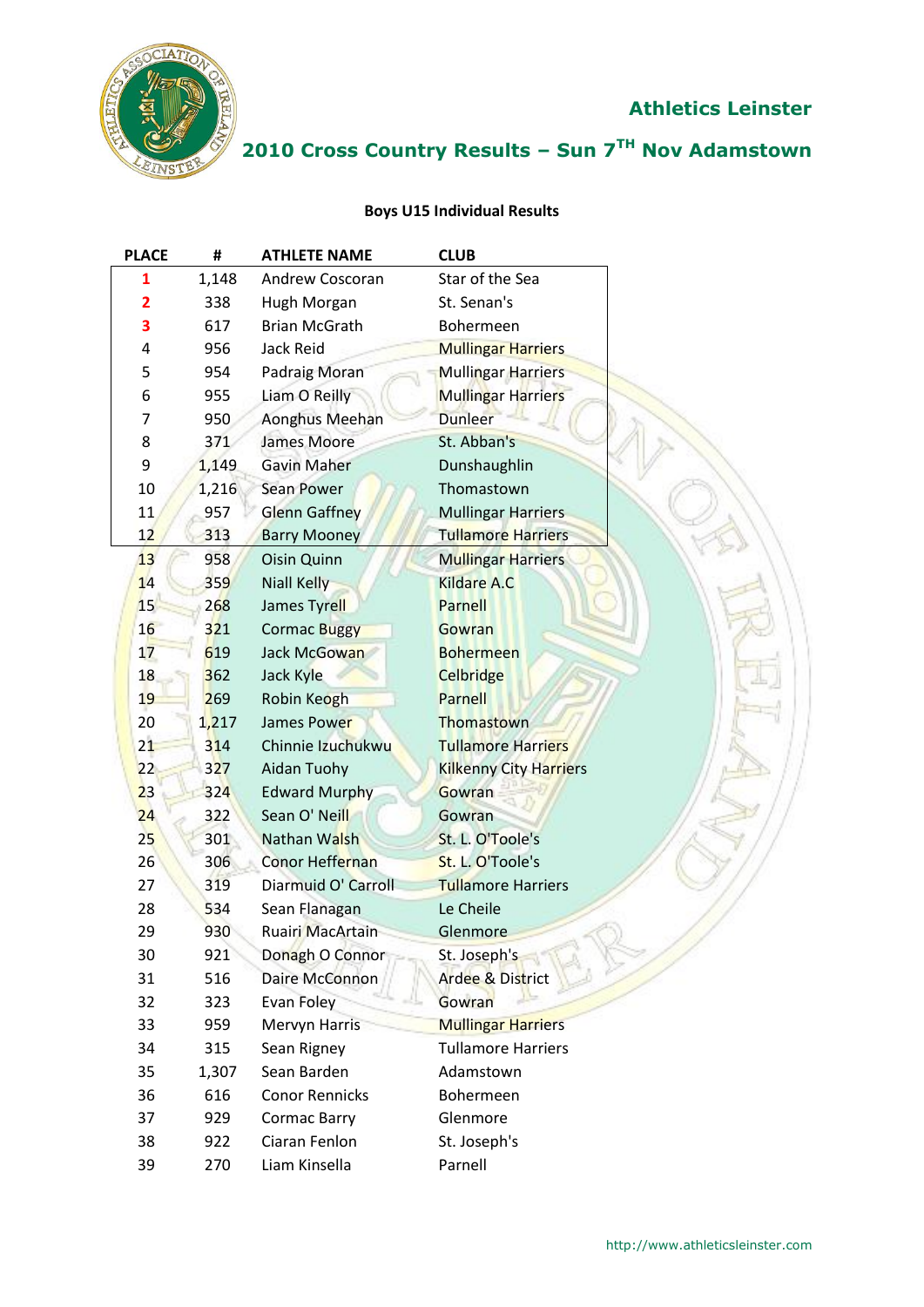

## **2010 Cross Country Results – Sun 7TH Nov Adamstown**

| 40 | 330   | Pat Maher           | Kilkenny City Harriers    |
|----|-------|---------------------|---------------------------|
| 41 | 618   | Daniel Byrne        | Bohermeen                 |
| 42 | 316   | Dean Power          | <b>Tullamore Harriers</b> |
| 43 | 331   | Peter Lynch         | Kilkenny City Harriers    |
| 44 | 318   | David Whitaker      | <b>Tullamore Harriers</b> |
| 45 | 535   | Darragh Nolan       | Le Cheile                 |
| 46 | 1,152 | Daire Kelly         | St. Andrew's              |
| 47 | 923   | <b>Paul Manning</b> | St. Joseph's              |
| 48 | 339   | Mauria Costello     | St. Senan's               |
| 49 | 1,265 | Conor Gaffney       | St. Killian's             |
| 50 | 340   | Diarmuid O' Dwyer   | St. Senan's               |
| 51 | 1,154 | <b>Tomas Whitty</b> | Ratoath Ms.               |
| 52 | 620   | Shane Fox           | Bohermeen                 |
| 53 | 1,295 | David McDonald      | <b>Suncroft</b>           |
| 54 | 326   | <b>Marcus Hogan</b> | Gowran                    |
| 55 | 960   | Eoin Sheridan       | <b>Mullingar Harriers</b> |
| 57 | 337   | Eoin Franye         | St. Senan's               |
| 58 | 925   | Daniel Commisky     | St. Joseph's              |
|    |       |                     |                           |

#### **Boys U15 Club Results**

| T PLACE | <b>CLUB</b>               | <b>ATHLETE NAME</b>   | <b>PLACE</b>   |
|---------|---------------------------|-----------------------|----------------|
|         | <b>Mullingar Harriers</b> | <b>Jack Reid</b>      | $\overline{4}$ |
|         | Mullingar Harriers        | <b>Padraig Moran</b>  | 5              |
|         | <b>Mullingar Harriers</b> | Liam O Reilly         | 6              |
| 26      | <b>Mullingar Harriers</b> | Glenn Gaffney         | 11             |
|         | Gowran                    | <b>Cormac Buggy</b>   | 16             |
|         | Gowran                    | <b>Edward Murphy</b>  | 23             |
|         | Gowran                    | Sean O' Neill         | 24             |
| 95      | Gowran                    | Evan Foley            | 32             |
|         | <b>Bohermeen</b>          | <b>Brian McGrath</b>  | 3              |
|         | <b>Bohermeen</b>          | Jack McGowan          | 17             |
|         | Bohermeen                 | <b>Conor Rennicks</b> | 36             |
| 97      | Bohermeen                 | Daniel Byrne          | 41             |
|         | St. Joseph's              | Donagh O Connor       | 30             |
|         | St. Joseph's              | Ciaran Fenlon         | 38             |
|         | St. Joseph's              | <b>Paul Manning</b>   | 47             |
| 173     | St. Joseph's              | Daniel Commisky       | 58             |
|         | St. Senan's               | Hugh Morgan           | $\overline{2}$ |
|         | St. Senan's               | Mauria Costello       | 48             |
|         | St. Senan's               | Diarmuid O' Dwyer     | 50             |
| 157     | St. Senan's               | Eoin Franye           | 57             |
|         | <b>Tullamore Harriers</b> | <b>Barry Mooney</b>   | 12             |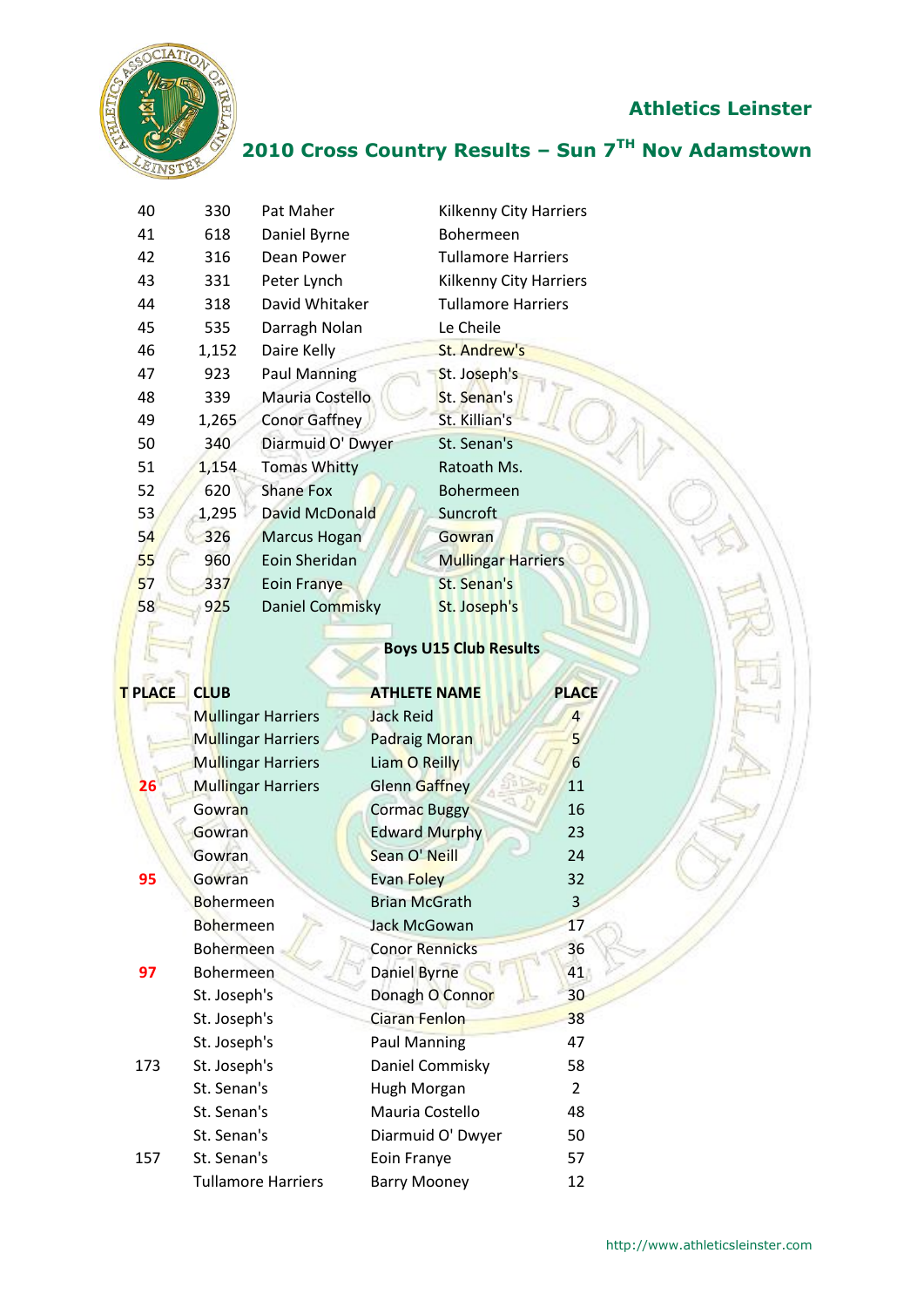

## **2010 Cross Country Results – Sun 7TH Nov Adamstown**

|    | <b>Tullamore Harriers</b> | Chinnie Izuchukwu   | 21 |
|----|---------------------------|---------------------|----|
|    | <b>Tullamore Harriers</b> | Diarmuid O' Carroll | 27 |
| 94 | <b>Tullamore Harriers</b> | Sean Rigney         | 34 |

#### **Boys U15 County Results**

| <b>T PLACE</b> | <b>COUNTY</b>   | <b>CLUB</b>               | <b>PLACE</b>   | <b>ATHLETE NAME</b>    |
|----------------|-----------------|---------------------------|----------------|------------------------|
|                | Westmeath       | <b>Mullingar Harriers</b> | 4              | <b>Jack Reid</b>       |
|                | Westmeath       | <b>Mullingar Harriers</b> | 5              | <b>Padraig Moran</b>   |
|                | Westmeath       | <b>Mullingar Harriers</b> | 6              | Liam O Reilly          |
|                | Westmeath       | <b>Mullingar Harriers</b> | 11             | <b>Glenn Gaffney</b>   |
|                | Westmeath       | <b>Mullingar Harriers</b> | 13             | <b>Oisin Quinn</b>     |
| 72             | Westmeath       | <b>Mullingar Harriers</b> | 33             | <b>Mervyn Harris</b>   |
|                | Kilkenny        | St. Senan's               | $\overline{2}$ | <b>Hugh Morgan</b>     |
|                | <b>Kilkenny</b> | Thomastown                | 10             | <b>Sean Power</b>      |
|                | Kilkenny        | Gowran                    | 16             | <b>Cormac Buggy</b>    |
|                | Kilkenny        | Thomastown                | 20             | James Power            |
|                | Kilkenny        | Gowran                    | 23             | <b>Edward Murphy</b>   |
| 95             | Kilkenny        | Gowran                    | 24             | Sean O' Neill          |
|                | Meath           | Star of the Sea           | $\mathbf{1}$   | <b>Andrew Coscoran</b> |
|                | Meath           | <b>Bohermeen</b>          | $\overline{3}$ | <b>Brian McGrath</b>   |
|                | Meath           | <b>Dunshaughlin</b>       | $\overline{9}$ | <b>Gavin Maher</b>     |
|                | Meath           | <b>Bohermeen</b>          | 17             | <b>Jack McGowan</b>    |
|                | Meath           | <b>Bohermeen</b>          | 36             | <b>Conor Rennicks</b>  |
| 107            | Meath           | <b>Bohermeen</b>          | 41             | Daniel Byrne           |
|                | <b>Offaly</b>   | <b>Tullamore Harriers</b> | 12             | <b>Barry Mooney</b>    |
|                | <b>Offaly</b>   | <b>Tullamore Harriers</b> | 21             | Chinnie Izuchukwu      |
|                | <b>Offaly</b>   | <b>Tullamore Harriers</b> | 27             | Diarmuid O' Carroll    |
|                | Offaly          | <b>Tullamore Harriers</b> | 34             | Sean Rigney            |
|                | Offaly          | <b>Tullamore Harriers</b> | 42             | Dean Power             |
| 180            | Offaly          | <b>Tullamore Harriers</b> | 44             | David Whitaker         |
|                |                 |                           |                |                        |
|                |                 |                           |                |                        |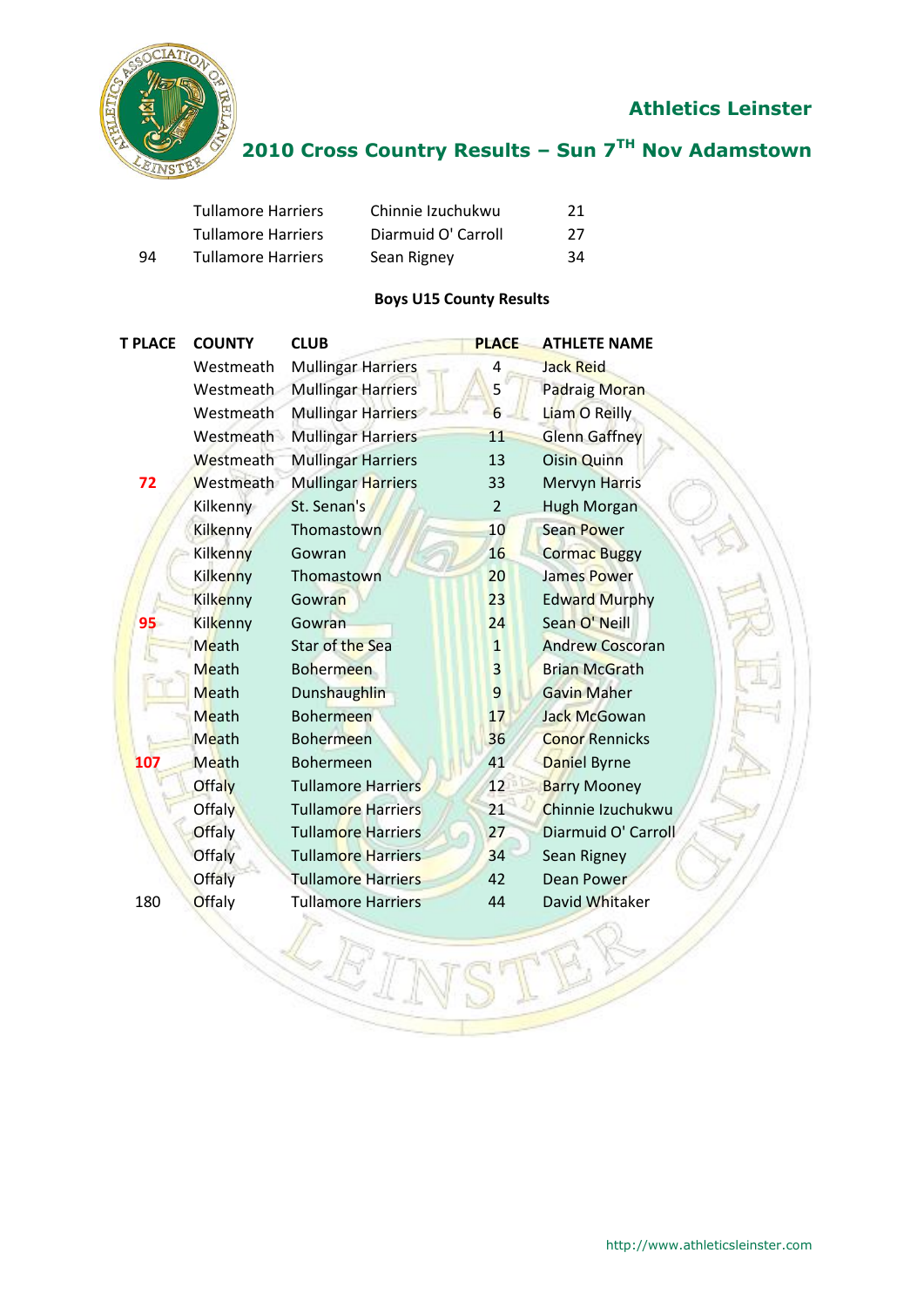

## **2010 Cross Country Results – Sun 7TH Nov Adamstown**

#### **Boys U17 Individual Results**

| <b>PLACE</b>            | #     | <b>ATHLETE NAME</b>     | <b>CLUB</b>                      |
|-------------------------|-------|-------------------------|----------------------------------|
| 1                       | 997   | Aaron Hanlon            | Dunleer                          |
| $\overline{\mathbf{2}}$ | 1,317 | Gavin Doran             | <b>UNATTACHED</b>                |
| 3                       | 1,008 | Thomas Lynn             | <b>Mullingar Harriers A</b>      |
| 4                       | 413   | Jonathon Fitzpatrick    | <b>Kilkenny City Harriers</b>    |
| 5                       | 450   | <b>Graham Power</b>     | St. L. O'Toole's                 |
| 6                       | 449   | <b>Daniel Lawler</b>    | St. L. O'Toole's                 |
| 7                       | 412   | James Maher             | <b>Kilkenny City Harriers</b>    |
| 8                       | 423   | Kevin Brennan           | St. Abban's                      |
| 9                       | 1,315 | Jamie Cullen            | Parnell                          |
| 10                      | 1,022 | <b>Robert Tully</b>     | Star of the Sea                  |
| 11                      | 545   | <b>Conor Murphy</b>     | Le Cheile                        |
| 12                      | 992   | <b>Eoin Taggart</b>     | <b>Greystones &amp; District</b> |
| 13 <sup>°</sup>         | 568   | <b>Christopher Finn</b> | North Laois                      |
| 14                      | 461   | Stephen Gorman          | Adamstown                        |
| 15                      | 571   | <b>Paddy Conroy</b>     | <b>North Laois</b>               |
| 16                      | 984   | <b>Thomas McCann</b>    | <b>Glenmore</b>                  |
| 17                      | 420   | Keith Flavin            | Gowran                           |
| 18                      | 569   | David Mulhare           | <b>North Laois</b>               |
| 19                      | 469   | <b>Brian Slatery</b>    | <b>St. Benedict's</b>            |
| 20                      | 1,009 | Stephen Nea             | <b>Mullingar Harriers A</b>      |
| 21                      | 1,010 | <b>Ryan Blundell</b>    | <b>Mullingar Harriers A</b>      |
| 22                      | 570   | Donnchadha O' Reilly    | <b>North Laois</b>               |
| 23                      | 439   | Harry Flynn             | <b>Tullamore Harriers</b>        |
| 24                      | 1,011 | Patrick Egan            | <b>Mullingar Harriers A</b>      |
| 25                      | 542   | <b>Kevin Kelly</b>      | St. Coca's                       |
| 26                      | 572   | <b>Sean Culleton</b>    | <b>North Laois</b>               |
| 27                      | 431   | <b>Andrew Doyle</b>     | Roundwood & District             |
| 28                      | 985   | Niall O Reilly          | Glenmore                         |
| 29                      | 1,323 | Jonathan Doyle          | <b>Sliabh Bhuide Rovers</b>      |
| 30                      | 432   | <b>Liam Belton</b>      | Roundwood & District             |
| 31                      | 573   | <b>Conor Hogan</b>      | North Laois                      |
| 32                      | 419   | Seppi Lysaght           | Gowran                           |
| 33                      | 998   | Ciaran Connaughton      | <b>Dunleer</b>                   |
| 34                      | 574   | Ruairi C. Farrell       | North Laois                      |
| 35                      | 560   | Patrick Kinsella        | Parnell                          |
| 36                      | 1,325 | Conor Shovlin           | St. Killian's                    |
| 37                      | 464   | Darragh Murphy          | <b>Inbhear Dee</b>               |
| 38                      | 1,012 | Jonathan Daly           | <b>Mullingar Harriers A</b>      |
| 39                      | 1,127 | Eoin Lynam              | <b>Mullingar Harriers</b>        |
|                         |       |                         |                                  |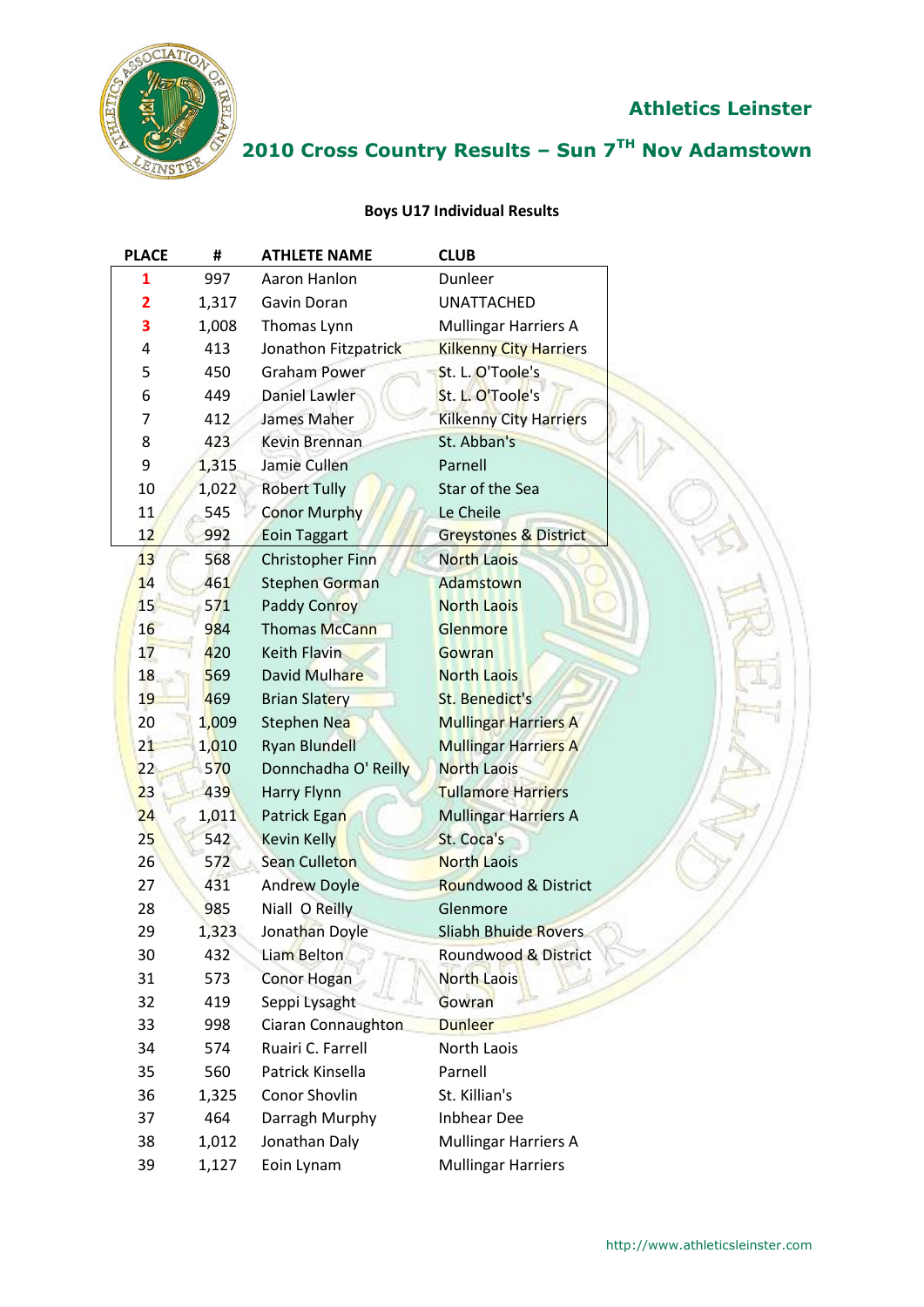



## **2010 Cross Country Results – Sun 7TH Nov Adamstown**

| 40 | 414   | Conor Quinlan        | <b>Kilkenny City Harriers</b> |
|----|-------|----------------------|-------------------------------|
| 41 | 1,114 | Eoin McNamee         | St. Brigid's                  |
| 42 | 1,025 | <b>Jim Marry</b>     | Star of the Sea               |
| 43 | 438   | Sean Colgan          | <b>Tullamore Harriers</b>     |
| 44 | 1,023 | Ciaran McGinley      | Star of the Sea               |
| 45 | 465   | Cian Dowd            | <b>Inbhear Dee</b>            |
| 46 | 437   | Stephen Flynn        | <b>Tullamore Harriers</b>     |
| 47 | 1,221 | Liam O Shea          | Thomastown                    |
| 48 | 546   | <b>Basit Entafe</b>  | Le Cheile                     |
| 49 | 447   | <b>Conor Cleary</b>  | St. L. O'Toole's              |
| 50 | 1,013 | Ian McCormack        | Mullingar Harriers A          |
| 51 | 561   | <b>Donal Flanery</b> | Parnell                       |
| 52 | 441   | James Shanahan       | <b>Tullamore Harriers</b>     |
| 53 | 448   | <b>Tommy Wogan</b>   | St. L. O'Toole's              |
| 54 | 440   | Cormac O' Donavan    | <b>Tullamore Harriers</b>     |
| 55 | 1,291 | Davind Mulcahy       | Dunboyne                      |
| 56 | 429   | <b>Eoghan Marah</b>  | Roundwood & District          |
| 57 | 451   | Gavin Curran         | St. L. O'Toole's              |
| 58 | 989   | Damien Hughes        | Glenmore                      |
| 59 | 986   | <b>Cormac McGinn</b> | Glenmore                      |
| 60 | 442   | Aaron O' Leary Doyle | <b>Tullamore Harriers</b>     |
| 61 | 987   | Dylan Lynch          | Glenmore                      |
| 62 | 988   | <b>Shane McGinn</b>  | Glenmore                      |
| 63 | 1,116 | <b>Michael Flood</b> | St. Brigid's                  |
| 64 | 430   | <b>Thomas Cowman</b> | Roundwood & District          |
| 65 | 415   | Nicholas Dunphy      | <b>Kilkenny City Harriers</b> |
|    |       |                      |                               |

### **Boys U17 Club Results**

| <b>T PLACE</b> | <b>CLUB</b>                   | #     | <b>ATHLETE NAME</b>     | <b>PLACE</b> |  |
|----------------|-------------------------------|-------|-------------------------|--------------|--|
|                | <b>North Laois</b>            | 568   | <b>Christopher Finn</b> | 13           |  |
|                | North Laois                   | 571   | Paddy Conroy            | 15           |  |
|                | North Laois                   | 569   | <b>David Mulhare</b>    | 18           |  |
| 68             | North Laois                   | 570   | Donnchadha O' Reilly    | 22           |  |
|                | <b>Mullingar Harriers A</b>   | 1,008 | Thomas Lynn             | 3            |  |
|                | <b>Mullingar Harriers A</b>   | 1,009 | <b>Stephen Nea</b>      | 20           |  |
|                | <b>Mullingar Harriers A</b>   | 1,010 | <b>Ryan Blundell</b>    | 21           |  |
| 68             | <b>Mullingar Harriers A</b>   | 1,011 | Patrick Egan            | 24           |  |
|                | <b>Kilkenny City Harriers</b> | 413   | Jonathon Fitzpatrick    | 4            |  |
|                | Kilkenny City Harriers        | 412   | James Maher             | 7            |  |
|                | Kilkenny City Harriers        | 414   | Conor Quinlan           | 40           |  |
| 116            | <b>Kilkenny City Harriers</b> | 415   | Nicholas Dunphy         | 65           |  |
|                | Glenmore                      | 984   | <b>Thomas McCann</b>    | 16           |  |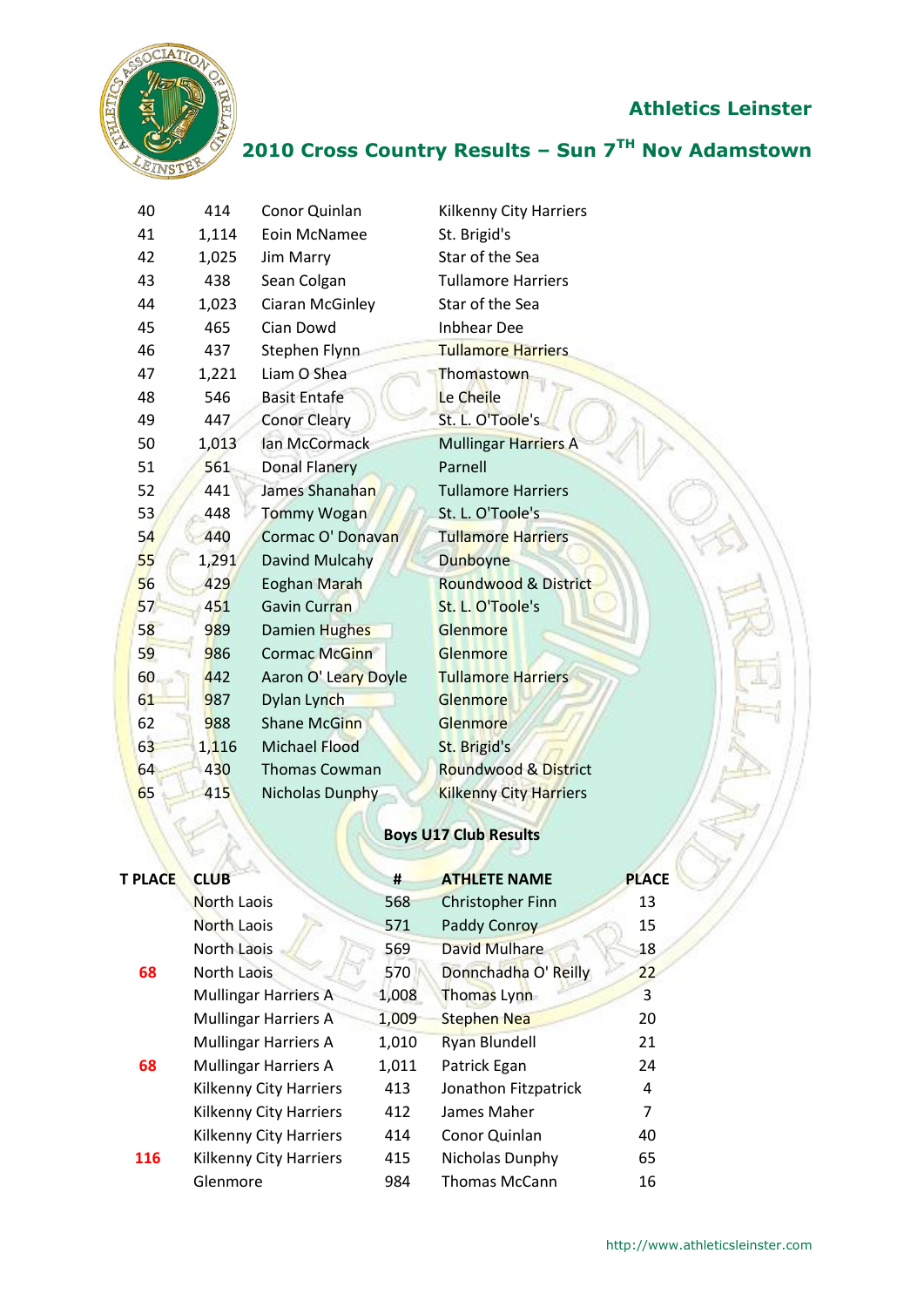

## **2010 Cross Country Results – Sun 7TH Nov Adamstown**

|     | Glenmore                  | 985 | Niall O Reilly       | 28 |
|-----|---------------------------|-----|----------------------|----|
|     | Glenmore                  | 989 | Damien Hughes        | 58 |
| 161 | Glenmore                  | 986 | <b>Cormac McGinn</b> | 59 |
|     | <b>Tullamore Harriers</b> | 439 | Harry Flynn          | 23 |
|     | <b>Tullamore Harriers</b> | 438 | Sean Colgan          | 43 |
|     | <b>Tullamore Harriers</b> | 437 | Stephen Flynn        | 46 |
| 164 | <b>Tullamore Harriers</b> | 441 | James Shanahan       | 52 |
|     | Roundwood & District      | 431 | <b>Andrew Doyle</b>  | 27 |
|     | Roundwood & District      | 432 | Liam Belton          | 30 |
|     | Roundwood & District      | 429 | <b>Eoghan Marah</b>  | 56 |
| 177 | Roundwood & District      | 430 | <b>Thomas Cowman</b> | 64 |
|     |                           |     |                      |    |

## **Boys U17 County Results**

| <b>T PLACE</b> | <b>COUNTY</b>  | <b>CLUB</b>                   | <b>PLACE</b>   | <b>ATHLETE NAME</b>  |
|----------------|----------------|-------------------------------|----------------|----------------------|
|                | Laois          | St. Abban's                   | 8              | <b>Kevin Brennan</b> |
|                | Laois          | <b>North Laois</b>            | 13             | Christopher Finn     |
|                | Laois          | <b>North Laois</b>            | 15             | <b>Paddy Conroy</b>  |
|                | Laois          | <b>North Laois</b>            | 18             | <b>David Mulhare</b> |
|                | Laois          | North Laois                   | 22             | Donnchadha O' Reilly |
| 102            | Laois          | North Laois                   | 26             | <b>Sean Culleton</b> |
|                | <b>Wicklow</b> | Parnell                       | 9              | Jamie Cullen         |
|                | <b>Wicklow</b> | Greystones & District         | 12             | <b>Eoin Taggart</b>  |
|                | <b>Wicklow</b> | St. Benedict's                | 19             | <b>Brian Slatery</b> |
|                | <b>Wicklow</b> | Roundwood & District          | 27             | <b>Andrew Doyle</b>  |
|                | <b>Wicklow</b> | Roundwood & District          | 30             | <b>Liam Belton</b>   |
| 132            | <b>Wicklow</b> | Parnell                       | 35             | Patrick Kinsella     |
|                | Westmeath      | <b>Mullingar Harriers A</b>   | $\overline{3}$ | Thomas Lynn          |
|                | Westmeath      | <b>Mullingar Harriers A</b>   | 20             | <b>Stephen Nea</b>   |
|                | Westmeath      | <b>Mullingar Harriers A</b>   | 21             | <b>Ryan Blundell</b> |
|                | Westmeath      | <b>Mullingar Harriers A</b>   | 24             | Patrick Egan         |
|                | Westmeath      | <b>Mullingar Harriers A</b>   | 38             | Jonathan Daly        |
| 145            | Westmeath      | <b>Mullingar Harriers</b>     | 39             | Eoin Lynam           |
|                | Kilkenny       | <b>Kilkenny City Harriers</b> | $\overline{4}$ | Jonathon Fitzpatrick |
|                | Kilkenny       | <b>Kilkenny City Harriers</b> | $\overline{7}$ | James Maher          |
|                | Kilkenny       | Gowran                        | 17             | <b>Keith Flavin</b>  |
|                | Kilkenny       | Gowran                        | 32             | Seppi Lysaght        |
|                | Kilkenny       | <b>Kilkenny City Harriers</b> | 40             | Conor Quinlan        |
| 147            | Kilkenny       | Thomastown                    | 47             | Liam O Shea          |
|                | Louth          | Dunleer                       | $\mathbf{1}$   | Aaron Hanlon         |
|                | Louth          | Glenmore                      | 16             | Thomas McCann        |
|                | Louth          | Glenmore                      | 28             | Niall O Reilly       |
|                | Louth          | Dunleer                       | 33             | Ciaran Connaughton   |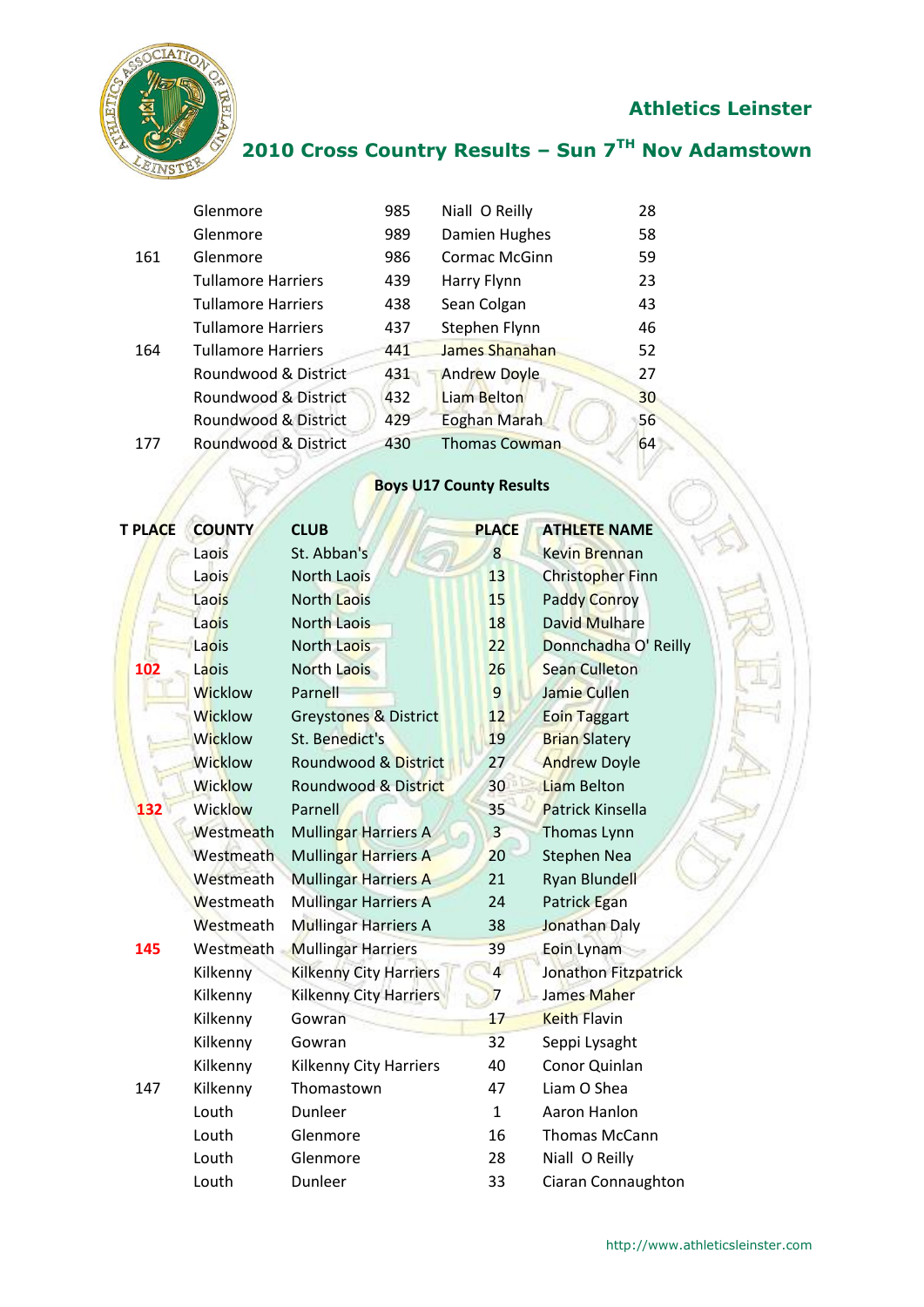

## **2010 Cross Country Results – Sun 7TH Nov Adamstown**

|     | Louth         | Glenmore                  | 58              | Damien Hughes         |
|-----|---------------|---------------------------|-----------------|-----------------------|
| 195 | Louth         | Glenmore                  | 59              | Cormac McGinn         |
|     | Meath         | Star of the Sea           | 10              | <b>Robert Tully</b>   |
|     | Meath         | St. Brigid's              | 41              | Eoin McNamee          |
|     | Meath         | Star of the Sea           | 42              | Jim Marry             |
|     | Meath         | Star of the Sea           | 44              | Ciaran McGinley       |
|     | Meath         | Dunboyne                  | 55 <sub>5</sub> | <b>Davind Mulcahy</b> |
| 255 | Meath         | St. Brigid's              | 63              | Michael Flood         |
|     | Offaly        | <b>Tullamore Harriers</b> | 23              | <b>Harry Flynn</b>    |
|     | Offaly        | <b>Tullamore Harriers</b> | 43              | <b>Sean Colgan</b>    |
|     | Offaly        | <b>Tullamore Harriers</b> | 46              | <b>Stephen Flynn</b>  |
|     | <b>Offaly</b> | <b>Tullamore Harriers</b> | 52              | James Shanahan        |
|     | <b>Offaly</b> | Tullamore Harriers        | 54              | Cormac O' Donavan     |
| 278 | Offaly        | <b>Tullamore Harriers</b> | 60              | Aaron O' Leary Doyle  |
|     |               |                           |                 |                       |

LE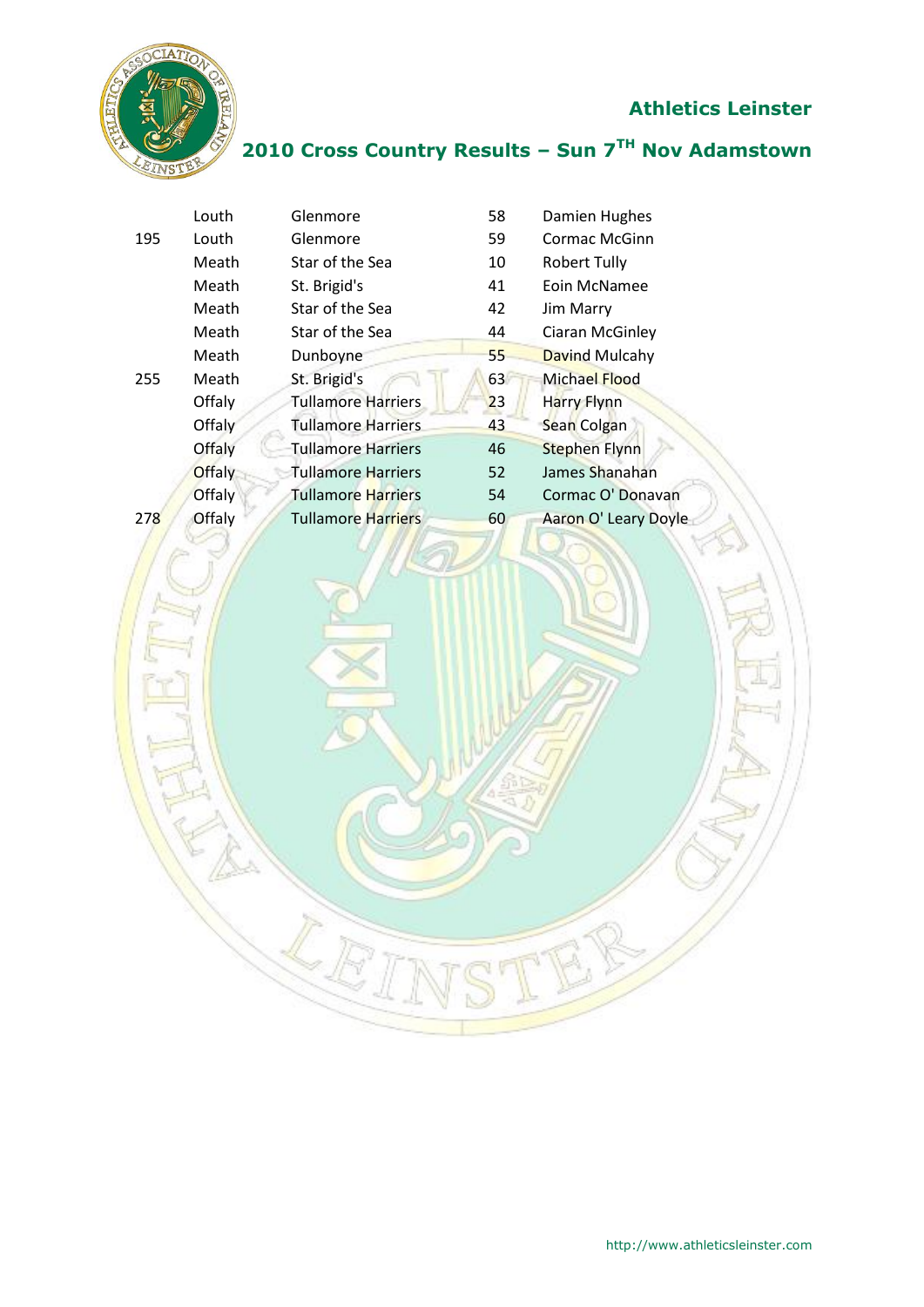

## **2010 Cross Country Results – Sun 7TH Nov Adamstown**

#### **Boys U19 Individual Results**

| <b>PLACE</b> | #     | <b>ATHLETE NAME</b>    | <b>CLUB</b>               |
|--------------|-------|------------------------|---------------------------|
| 1            | 971   | Carl Dunne             | <b>Dunleer</b>            |
| 2            | 1,225 | Conor Rochford         | St. Senan's               |
| 3            | 584   | Stephen Lawlor         | St. Abban's               |
| 4            | 580   | Stephen Attride        | St. Abban's               |
| 5            | 975   | <b>Vinny Connolly</b>  | <b>Mullingar Harriers</b> |
| 6            | 1,175 | Luke Forde             | Dunboyne                  |
| 7            | 973   | <b>Aaron Goring</b>    | <b>Dunleer</b>            |
| 8            | 977   | <b>Robert Yorke</b>    | <b>Mullingar Harriers</b> |
| 9            | 704   | Michael Kavanagh       | Roundwood & District      |
| 10           | 466   | <b>Cathal Daly</b>     | <b>Inbhear Dee</b>        |
| 11           | 591   | <b>Conor Burke</b>     | Celbridge                 |
| 12           | 703   | Jonathan Philips       | Roundwood & District      |
| 13           | 706   | James Griffin          | St. L. O'Toole's          |
| 14           | 974   | Norbert Feeney         | <b>Dunleer</b>            |
| 15           | 976   | Thomas Fagan           | <b>Mullingar Harriers</b> |
| 16           | 586   | <b>Shawn McCormack</b> | Gowran                    |
| 17           | 1,320 | <b>Michael Dalton</b>  | <b>North Laois</b>        |
| 18           | 978   | <b>Adam Daly</b>       | <b>Mullingar Harriers</b> |
| 19           | 583   | Jamie Malone           | St. Abban's               |
| 20           | 595   | Dylan Behan            | <b>Celbridge</b>          |
| 21           | 972   | <b>Sean McKeever</b>   | <b>Dunleer</b>            |
| 22           | 588   | <b>Shane Noonan</b>    | Gowran                    |
| 23           | 1,178 | Sean Keany             | <b>Dunboyne</b>           |
| 24           | 593   | Eoin Moore             | Celbridge                 |
| 25           | 594   | Louis Asghar           | Celbridge                 |
|              |       |                        |                           |

| <b>T PLACE</b> | <b>CLUB</b>               | #   | <b>PLACE</b> | <b>ATHLETE NAME</b>   |
|----------------|---------------------------|-----|--------------|-----------------------|
|                | Dunleer                   | 971 | $\mathbf{1}$ | <b>Carl Dunne</b>     |
|                | Dunleer                   | 973 | 7            | <b>Aaron Goring</b>   |
|                | <b>Dunleer</b>            | 974 | 14           | <b>Norbert Feeney</b> |
| 43             | Dunleer                   | 972 | 21           | <b>Sean McKeever</b>  |
|                | <b>Mullingar Harriers</b> | 975 | 5            | <b>Vinny Connolly</b> |
|                | <b>Mullingar Harriers</b> | 977 | 8            | Robert Yorke          |
|                | <b>Mullingar Harriers</b> | 976 | 15           | <b>Thomas Fagan</b>   |
| 46             | <b>Mullingar Harriers</b> | 978 | 18           | Adam Daly             |
|                | Celbridge                 | 591 | 11           | Conor Burke           |
|                | Celbridge                 | 595 | 20           | Dylan Behan           |
|                | Celbridge                 | 593 | 24           | Eoin Moore            |
| 80             | Celbridge                 | 594 | 25           | Louis Asghar          |
|                |                           |     |              |                       |

#### **Boys U19 Club Results**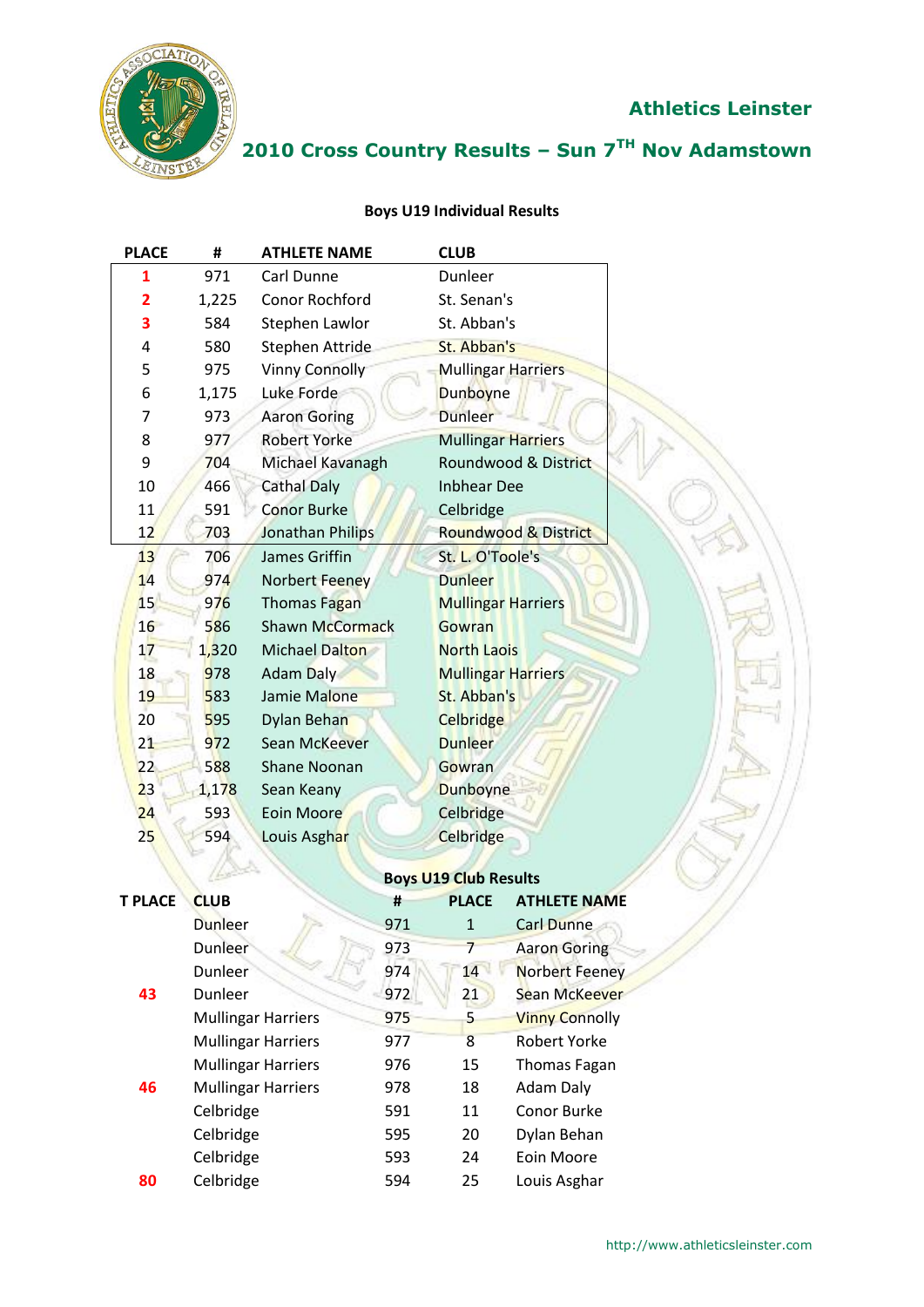

**2010 Cross Country Results – Sun 7TH Nov Adamstown**

**Boys U19 County Results**

**\*\* No County Teams \*\***

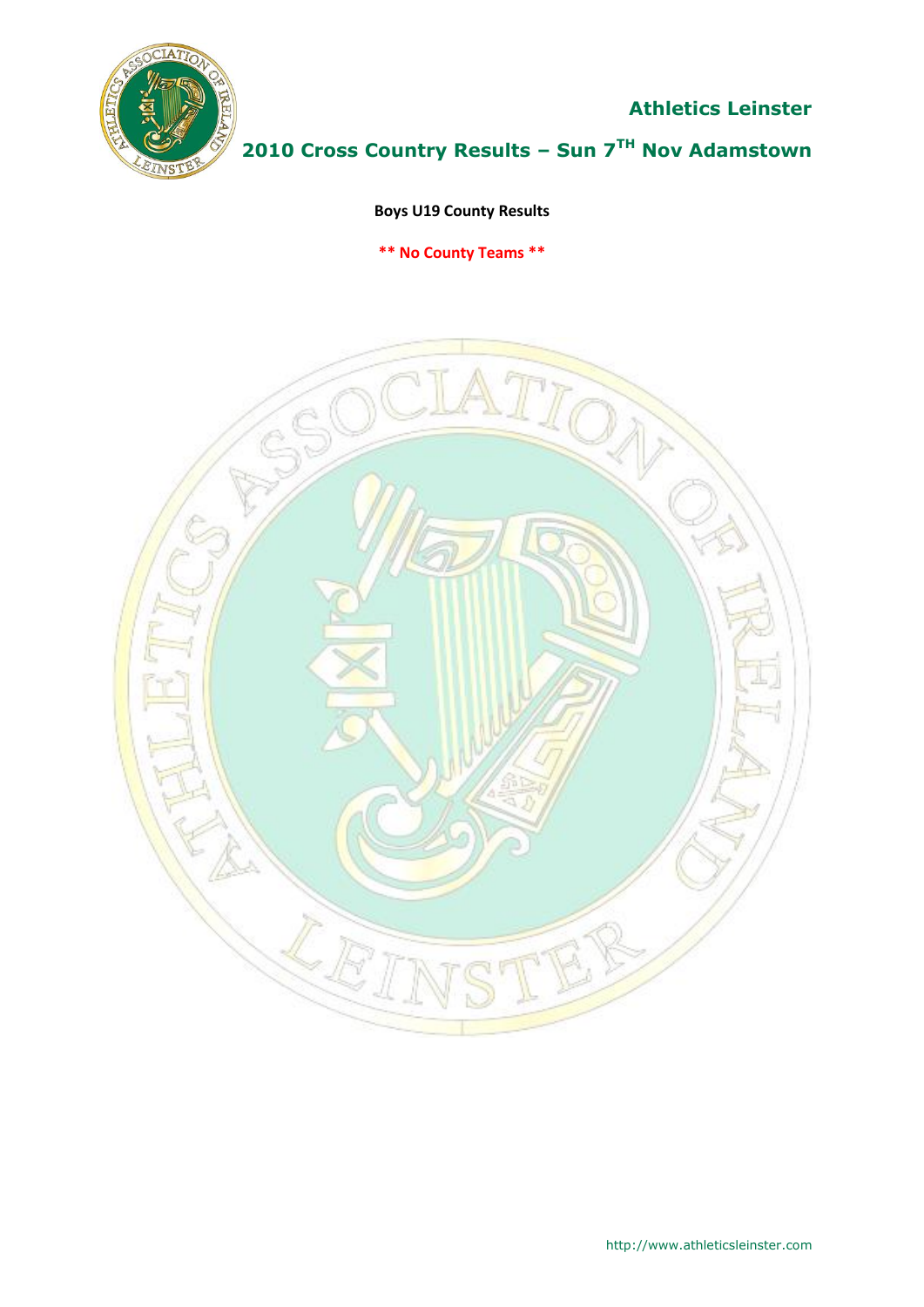

## **2010 Cross Country Results – Sun 7TH Nov Adamstown**

#### **Intermediate Men Individual Results**

| <b>PLACE</b>   | <b>TIME</b> | #     | <b>ATHLETE NAME</b>      | <b>CLUB</b>                   |
|----------------|-------------|-------|--------------------------|-------------------------------|
| $\mathbf{1}$   | 33.51       | 760   | Niall Sheehan            | Gowran                        |
| $\overline{2}$ | 34.35       | 1,340 | Domonic Ryan             | Sliabh Bhuide Rovers          |
| 3              | 34.49       | 752   | Dwayne Farrell           | Tinryland                     |
| 4              | 34.53       | 783   | <b>Derek Groal</b>       | <b>Bohermeen</b>              |
| 5              | 34.55       | 768   | David McPherson          | <b>Kilkenny City Harriers</b> |
| 6              | 35.24       | 770   | <b>Toss Hayes</b>        | Kilkenny City Harriers        |
| 7              | 35.38       | 1,082 | <b>Catch Grennan</b>     | <b>Tullamore Harriers</b>     |
| 8              | 36.1        | 1,137 | Morgan McDonagh          | <b>Dunboyne</b>               |
| 9              | 36.22       | 1,329 | <b>Ted Flannelly</b>     | <b>Slaney Olympic</b>         |
| 10             | 36.28       | 1,134 | Loughlin Campion         | St. Andrew's                  |
| 11             | 36.39       | 1,292 | Phelim Glynn             | Dunboyne                      |
| 12             | 36.47       | 1,083 | Mike Murphy              | <b>Tullamore Harriers</b>     |
| 13             | 36.52       | 1,337 | <b>Riobard Miller</b>    | <b>North Laois</b>            |
| 14             | 36.55       | 1,283 | <b>Paul Balfe</b>        | <b>Liffey Valley</b>          |
| 15             | 36.58       | 1,135 | <b>Sean Kinane</b>       | <b>Dunboyne</b>               |
| 16             | 37.50       | 1,067 | <b>Ben Vaitkavichius</b> | <b>Mullingar Harriers</b>     |
| 17             | 37.70       | 1,044 | <b>Gareth Murren</b>     | Sportsworld                   |
| 18             | 37.10       | 712   | <b>Brendan Beere</b>     | <b>Liffey Valley</b>          |
| 19             | 37.11       | 773   | <b>Ger Moloney</b>       | St. Paul's                    |
| 20             | 37.13       | 1,139 | <b>Robert Caffery</b>    | St. Brigid's                  |
| 21             | 37.22       | 1,085 | <b>Mark Servis</b>       | <b>Tullamore Harriers</b>     |
| 22             | 37.33       | 1,084 | <b>Richie Galvin</b>     | <b>Tullamore Harriers</b>     |
| 23             | 37.36       | 1,045 | Michael Cunningham       | Sportsworld                   |
| 24             | 37.41       | 1,138 | <b>Neville Reilly</b>    | Dunboyne                      |
| 25             | 37.42       | 1,336 | Dermot O'Neill           | <b>North Laois</b>            |
| 26             | 37.57       | 711   | Diarmuid O'Sullivan      | <b>Liffey Valley</b>          |
| 27             | 38.03       | 713   | Javier Silvan            | <b>Liffey Valley</b>          |
| 28             | 38.08       | 733   | <b>Brian O' Neil</b>     | St. L. O'Toole's              |
| 29             | 38.10       | 1,338 | <b>Myles Gibbons</b>     | <b>Sliabh Bhuide Rovers</b>   |
| 30             | 38.26       | 1,334 | <b>Jimmy McCormack</b>   | <b>North Laois</b>            |
| 31             | 38.52       | 1,086 | <b>Brendan Abbott</b>    | Tullamore Harriers            |
| 32             | 39.02       | 1,071 | <b>Matt Glennon</b>      | <b>Mullingar Harriers</b>     |
| 33             | 39.08       | 1,293 | John Baldwin             | <b>Sli Cualann</b>            |
| 34             | 39.15       | 1,331 | James Clooney            | St. Killian's                 |
| 35             | 39.15       | 1,068 | David Fagan              | <b>Mullingar Harriers</b>     |
| 36             | 39.45       | 1,333 | <b>Tim Grummell</b>      | Sli Cualann                   |
| 37             | 39.48       | 1,087 | Dave Gorry               | <b>Tullamore Harriers</b>     |
| 38             | 39.52       | 1,088 | Ger Lynam                | <b>Tullamore Harriers</b>     |
| 39             | 39.54       | 1,048 | Conor Butler             | Sportsworld                   |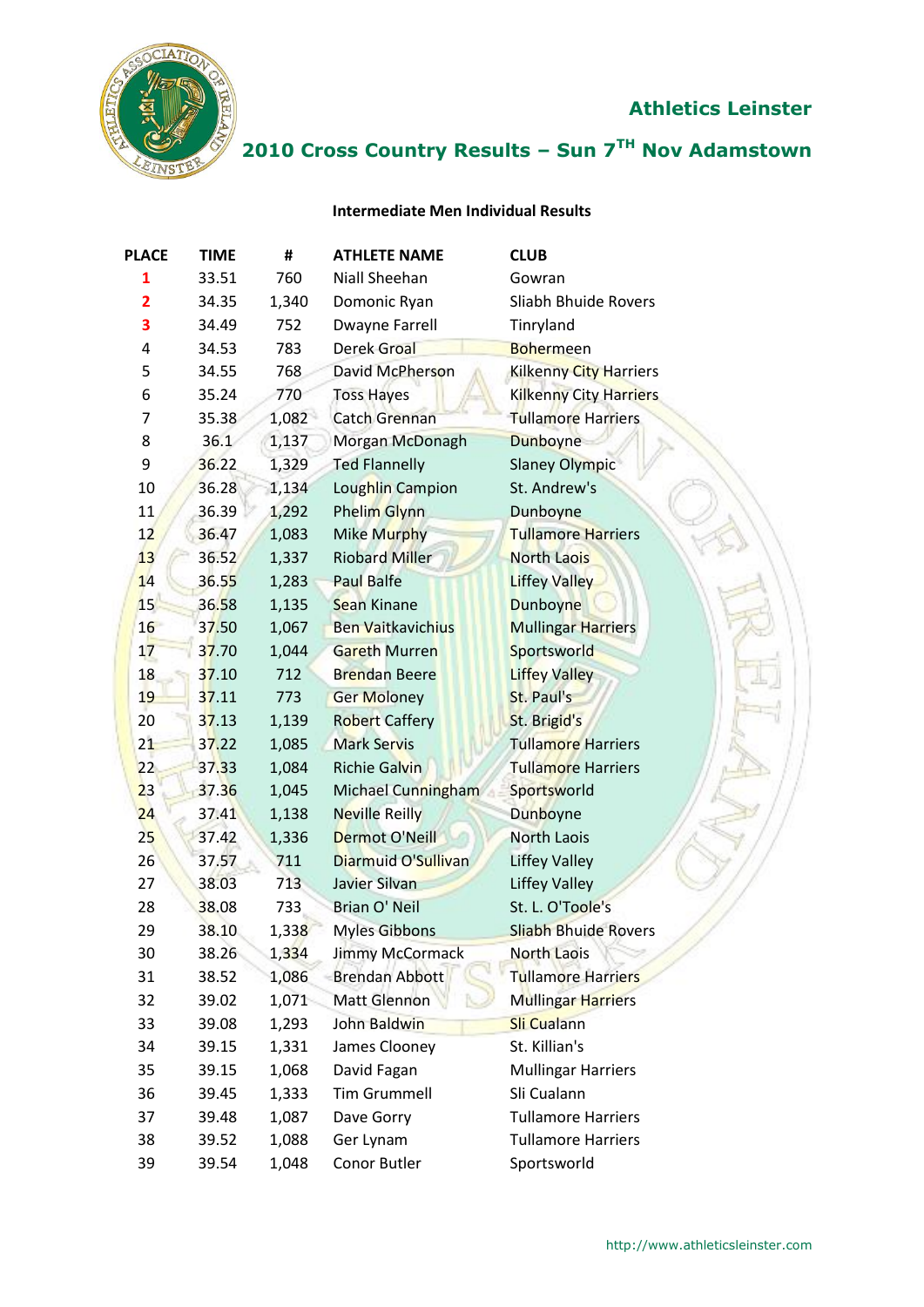

爬

#### **Athletics Leinster**

### **2010 Cross Country Results – Sun 7TH Nov Adamstown**

| 40 | 40.01 | 764   | Lyndon Barcoe         | Gowran                    |
|----|-------|-------|-----------------------|---------------------------|
| 41 | 40.07 | 1,335 | Ciaran Conroy         | North Laois               |
| 42 | 40.20 | 1,049 | Liam McFadden         | Sportsworld               |
| 43 | 40.29 | 715   | John Parker           | Liffey Valley             |
| 44 | 41.03 | 766   | <b>Thomas Brennan</b> | Gowran                    |
| 45 | 41.12 | 1,339 | <b>Eugene Doherty</b> | Sliabh Bhuide Rovers      |
| 46 | 41.14 | 1,328 | <b>Rene Borg</b>      | <b>Crusaders</b>          |
| 47 | 41.27 | 717   | <b>Ray Boyle</b>      | <b>Liffey Valley</b>      |
| 48 | 41.48 | 1,281 | <b>Gavin Curran</b>   | Liffey Valley             |
| 49 | 42.27 | 1,310 | PJ DWyer              | St. Senan's               |
| 50 | 42.47 | 1,090 | Martin Mimmnagh       | Racing 795                |
| 51 | 42.50 | 1,324 | <b>Tony Gartland</b>  | Sli Cualann               |
| 52 | 42.50 | 1,322 | <b>Ronan King</b>     | Sli Cualann               |
| 53 | 43.02 | 1,282 | Colin Gormley         | <b>Liffey Valley</b>      |
| 54 | 43.54 | 1,326 | James Benson          | <b>Tallaght</b>           |
| 55 | 44.43 | 1,230 | <b>Bill Dotherty</b>  | St. Joseph's              |
| 56 | 44.53 | 1,330 | <b>Emmet Malone</b>   | <b>United Striders</b>    |
| 57 | 46.26 | 1,069 | Liam McGlynn          | <b>Mullingar Harriers</b> |
| 58 | 47.08 | 1,332 | PJ Doyle              | Sli Cualann               |
|    |       |       |                       |                           |

#### **Intermediate Men Club Results**

**AND IN THE REAL** 

| <b>T PLACE</b> | <b>CLUB</b>               | <b>PLACE</b>   | <b>ATHLETE NAME</b>    |  |
|----------------|---------------------------|----------------|------------------------|--|
|                | <b>Dunboyne</b>           | 8              | <b>Morgan McDonagh</b> |  |
|                | Dunboyne                  | 11             | <b>Phelim Glynn</b>    |  |
|                | <b>Dunboyne</b>           | 15             | <b>Sean Kinane</b>     |  |
| 58             | Dunboyne                  | 24             | <b>Neville Reilly</b>  |  |
|                | <b>Tullamore Harriers</b> | $\overline{7}$ | <b>Catch Grennan</b>   |  |
|                | <b>Tullamore Harriers</b> | 12             | <b>Mike Murphy</b>     |  |
|                | <b>Tullamore Harriers</b> | 21             | <b>Mark Servis</b>     |  |
| 62             | Tullamore Harriers        | 22             | <b>Richie Galvin</b>   |  |
|                | <b>Liffey Valley</b>      | 14             | Paul Balfe             |  |
|                | <b>Liffey Valley</b>      | 18             | <b>Brendan Beere</b>   |  |
|                | <b>Liffey Valley</b>      | 26             | Diarmuid O'Sullivan    |  |
| 85             | <b>Liffey Valley</b>      | 27             | Javier Silvan          |  |
|                | North Laois               | 13             | <b>Riobard Miller</b>  |  |
|                | North Laois               | 25             | <b>Dermot O'Neill</b>  |  |
|                | North Laois               | 30             | Jimmy McCormack        |  |
| 109            | North Laois               | 41             | Ciaran Conroy          |  |
|                | Sportsworld               | 17             | Gareth Murren          |  |
|                | Sportsworld               | 23             | Michael Cunningham     |  |
|                | Sportsworld               | 39             | Conor Butler           |  |
| 121            | Sportsworld               | 42             | Liam McFadden          |  |
|                |                           |                |                        |  |